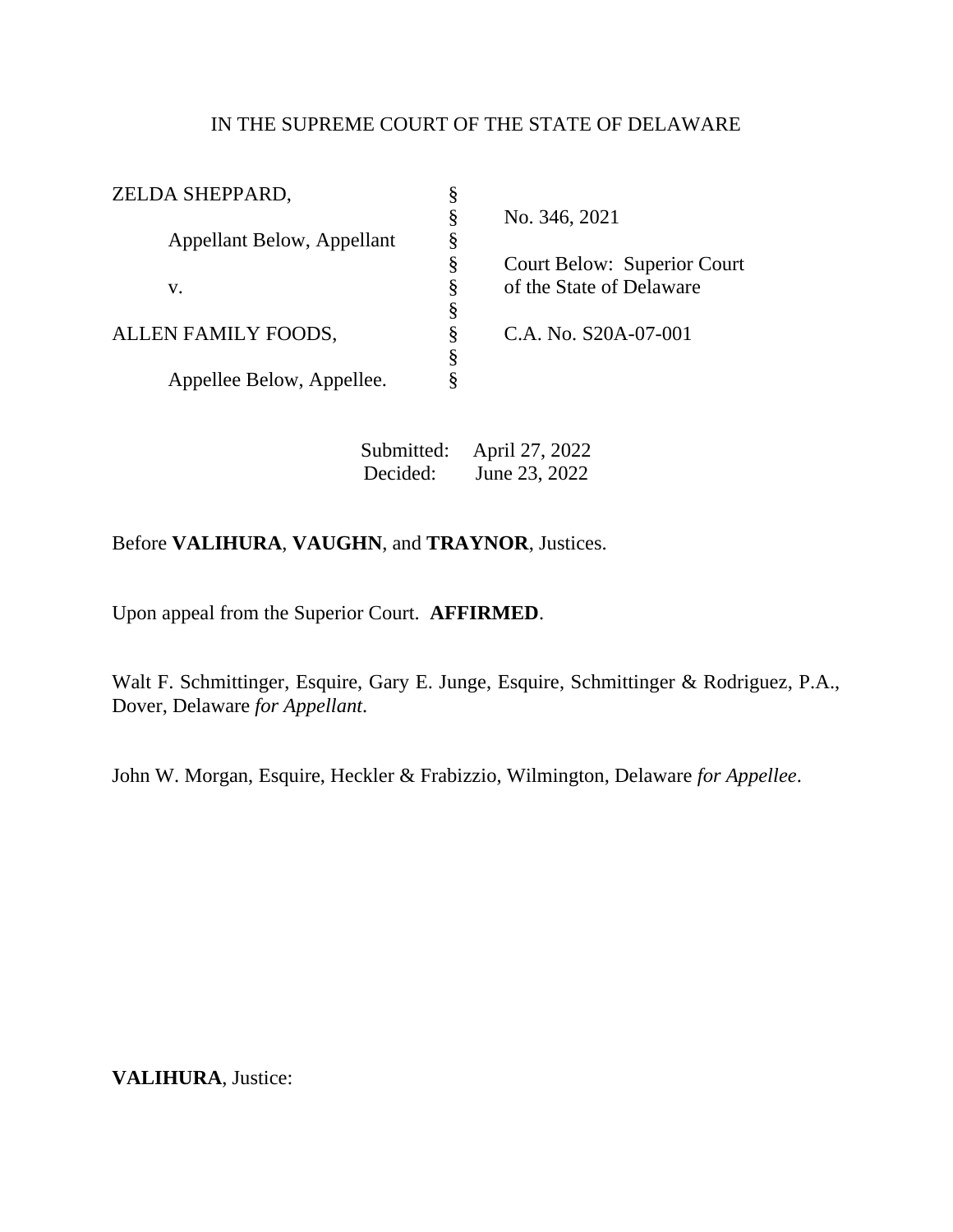This is an appeal of a September 29, 2021 decision by the Superior Court affirming a decision by the Industrial Accident Board ("IAB" or "Board") granting Allen Family Foods' ("Employer") Petition for Review ("Petition"). The IAB determined that Zelda Sheppard's ("Sheppard") prescribed narcotic pain medications were no longer compensable. Sheppard sought to dismiss the Petition at the conclusion of Employer's case-in-chief during the IAB hearing, arguing that the matter should have been considered under the utilization review process. After hearing the case on the merits, the IAB disagreed, holding that Employer no longer needed to compensate Sheppard for her medical expenses after a two-month weaning period from the narcotic pain medications. The Superior Court affirmed.<sup>1</sup>

Sheppard raises one issue on appeal. She argues that the IAB erred as a matter of law when it denied Sheppard's Motion to Dismiss Employer's Petition because Employer failed to articulate a good faith change in condition or circumstance relating to the causal relationship of Sheppard's treatment to the work injury. Accordingly, Sheppard argues that the Employer was required to proceed with the utilization review process before seeking termination of her benefits.

For the reasons set forth below, we **AFFIRM** the decision of the Superior Court.

<sup>1</sup> Opening Br. Ex. B (*Sheppard v. Allen Fam. Foods*, No. 1373143 (Del. I.A.B. May 11, 2022)) [hereinafter IAB Decision].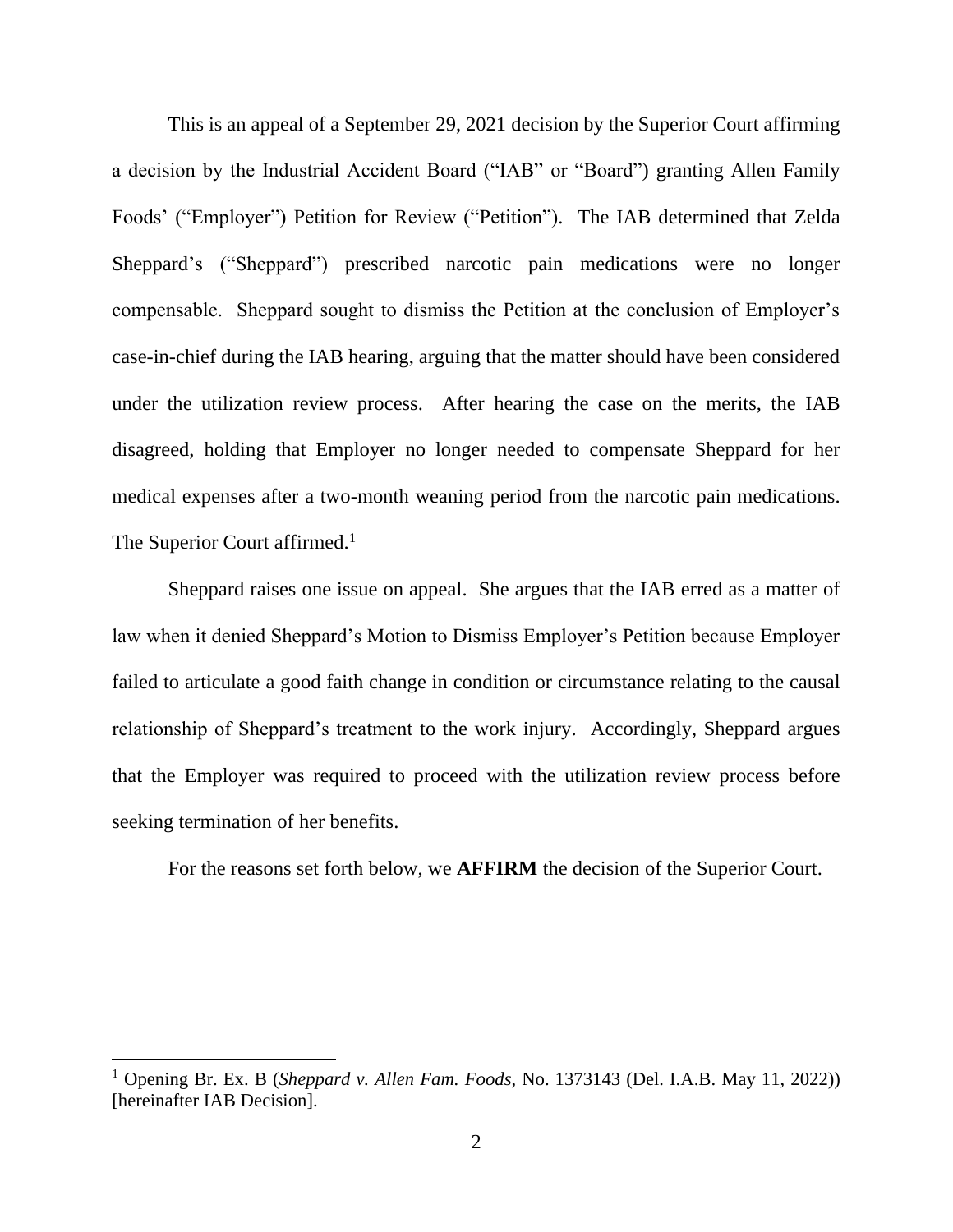#### *I. RELEVANT FACTS AND PROCEDURAL BACKGROUND*<sup>2</sup>

### *A. Sheppard's Initial Injury*

On April 4, 2011, Sheppard slipped and fell on Employer's cafeteria floor, injuring her neck, low back, left arm, and left leg (the "Accident").<sup>3</sup> According to Sheppard, she has sought medical treatment with various providers since the Accident for continuing problems with her neck, back, left arm, and left leg.<sup>4</sup> Following the Accident, Sheppard received total disability benefits.<sup>5</sup>

Sheppard was prescribed both opiate and non-opiate medications following the Accident. She stated that these medications helped with her symptoms, but because they were not long-acting, she "still need[ed] medication for break-through pain."<sup>6</sup>

 $2 \text{ A few references are made to two other IAB decisions involving Shepard's Accident, including }$ Sheppard's Petition to Determine Additional Compensation Due and Employer's 2016 Utilization Review. *See Sheppard v. Allen Fam. Foods*, No. 1373143 (Del. I.A.B. June 30, 2014) [hereinafter *Sheppard Decision 2014*]; *Sheppard v. Allen Fam. Foods*, No. 1373143 (Del. I.A.B. Aug. 1, 2017) [hereinafter *Sheppard UR Appeal 2017*]. Both decisions are included in Sheppard's Amended Compendium of Unreported Cases to Appellant's Amended Opening Brief on Appeal.

 $3$  I.A.B. Decision at 12. The IAB noted the following complaints Sheppard had after her injury: "complaints of diffuse pain in [her] neck, low back, left shoulder, both hips, and left leg." *Id.* at 3.

<sup>&</sup>lt;sup>4</sup> Sheppard initially sought medical treatment at Beebe Health Care with Dr. Green; however, Sheppard's doctor has changed a few times since then. After Dr. Green, Sheppard treated with Dr. Eva Dickinson, and then with Dr. Gala at Alpha Care Medical in 2017. At some point, Sheppard stopped treating with a doctor and instead was treated by a nurse practitioner, Ms. Patricia M. Grady. *Id.* at 12. The full names of some of Sheppard's treating doctors are not provided in the record.

 $5$  A009 (I.A.B. Hr'g Tr. at 4).

<sup>6</sup> I.A.B. Decision at 12.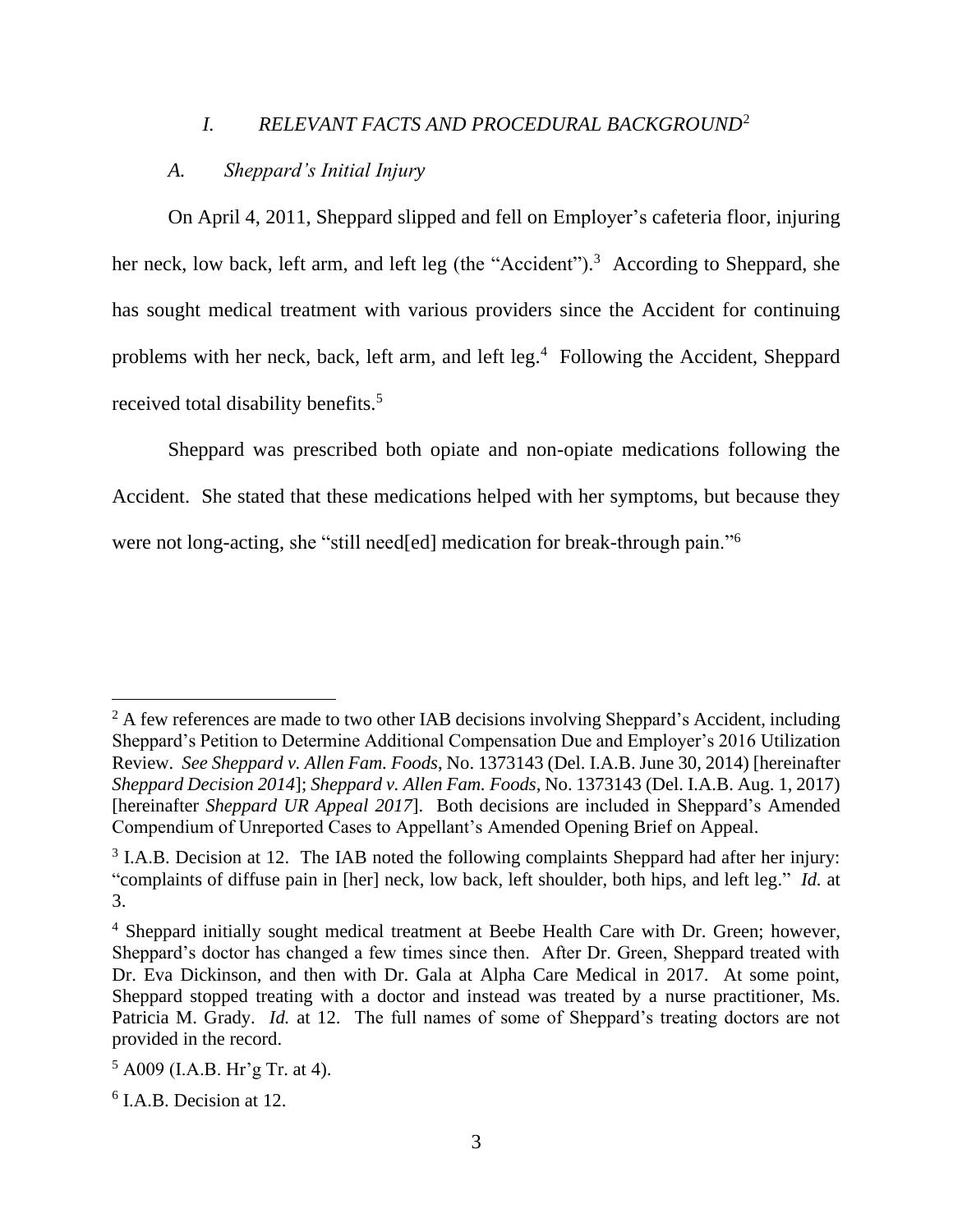## *B. Sheppard's Petition to Determine Additional Compensation Due*

On August 31, 2012, Sheppard filed a Petition to Determine Additional Compensation Due alleging that she had suffered permanent impairment as a result of her work related injuries.<sup>7</sup> Specifically, Sheppard sought "10% impairment to the cervical spine, 10% impairment to the lumbar spine and 7% impairment to the right upper extremity."<sup>8</sup> On July 2, 2014, the IAB ruled that Sheppard had proved that her injuries resulted in a permanent impairment and that Employer was required to pay benefits for "10% impairment to the cervical spine and 7% impairment to the right upper extremity[.]"<sup>9</sup>

## *C. Employer's 2016 Utilization Review and Sheppard's Appeal*

In 2016, Employer requested review of "the 8/29/19 and ongoing health care treatment/service for medications prescribed by Dr. Eva Dickinson" ("Dr. Dickinson").<sup>10</sup> In order to challenge the treatment/service rendered by Dr. Dickinson, Employer pursued

<sup>7</sup> *Sheppard Decision 2014*, No. 1373143, at 2.

<sup>8</sup> *Id.*

<sup>&</sup>lt;sup>9</sup> *Id.* at 20. The IAB found, however, that Sheppard had not satisfied her burden to prove by substantial evidence that she had a permanent impairment to the lumbar spine. *Id*. at 18.

 $10$  A088 (Notice of Non-Certification for Utilization Review at 2). The Employer's initial request for Utilization Review in connection with Dr. Dickinson is not in the record before this Court. It also appears that the reference to the 8/29/19 review is a typo, and should be 8/29/16, given that the date of the notice is September 19, 2016.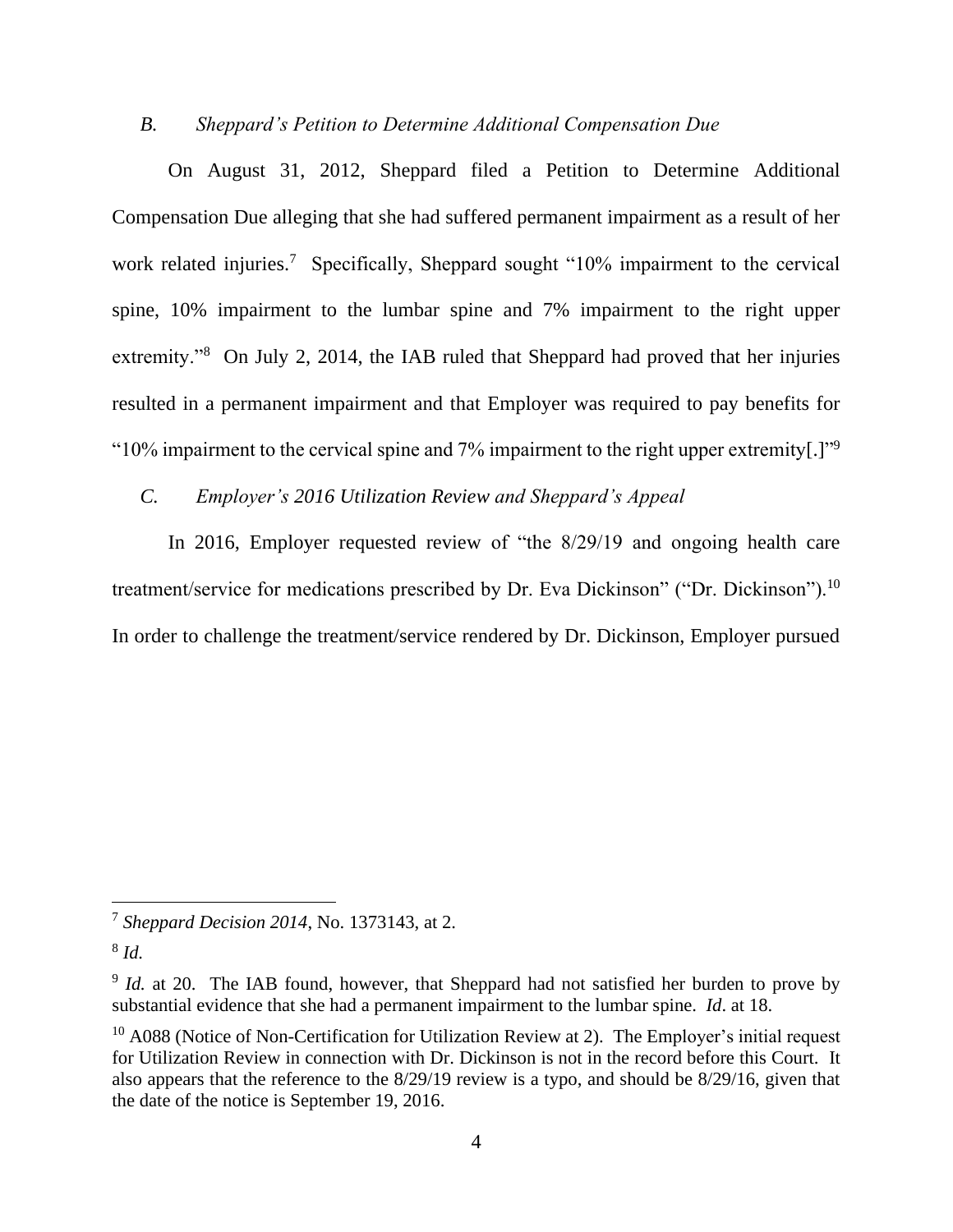utilization review pursuant to 19 *Del. C.* § 2322 $F(j)^{11}$  and Administrative Regulation 5.0.<sup>12</sup> The details of Employer's request are not in the record; however, the utilization reviewer's decision is.<sup>13</sup> After two unsuccessful attempts at contacting Dr. Dickinson, the utilization reviewer determined that certain opioid medications prescribed to Sheppard by Dr. Dickinson were not compliant with the Delaware Guidelines.<sup>14</sup>

19 *Del. C.* § 2322F(j).

<sup>&</sup>lt;sup>11</sup> Section 2322F deals with billing and payment for health-care services, and subsection j deals with utilization review. In pertinent part, subsection *j* provides that:

<sup>[</sup>t]he intended purpose of utilization review services shall be the prompt resolution of issues related to treatment and/or compliance with the health-care payment system or practice guidelines for those claims which have been acknowledged to be compensable. An employer or insurance carrier may engage in utilization review to evaluate the quality, reasonableness and/or necessity of proposed or provided health-care services for acknowledged compensable claims.

 $12$  Title 19, Section 1341-5.0, of the Delaware Administrative Code describes the Utilization Review. *See* 19 Del. Admin. C. § 1341-5.0 <https://regulations.delaware.gov/AdminCode/title19/1000/1300/1340/1341.shtml> (last visited Feb. 22, 2022).

<sup>13</sup> A087–88 (Notice of Non-Certification for Utilization).

 $14$  The reviewer certified that the treatment/services provided by Dr. Dickinson "d[id] not comply with the Delaware HCPS practice guidelines." A087 (Notice of Non-Certification for Utilization). Specifically, the reviewer stated that:

Per the DE Guidelines, narcotic medications should be prescribed with strict time, quantity, duration and definitive cessation parameters. Pain is subjective in nature and should be evaluated using a scale to rate effectiveness of the narcotic prescribed.

From the medical records received, there was no documentation of definitive cessation parameters. There was also no documentation of evaluation of pain by [Sheppard] based on a pain scale. More so, more than two opioid medications were prescribed. Apart from the designated short-acting opioid; oxycodone, and longacting-opioid; hydromorphone, fentanyl and SUBSYS were also prescribed.

There was no documentation of a second opinion for the use of more than two opioids from a specialist, as strongly recommended by the Delaware Guidelines.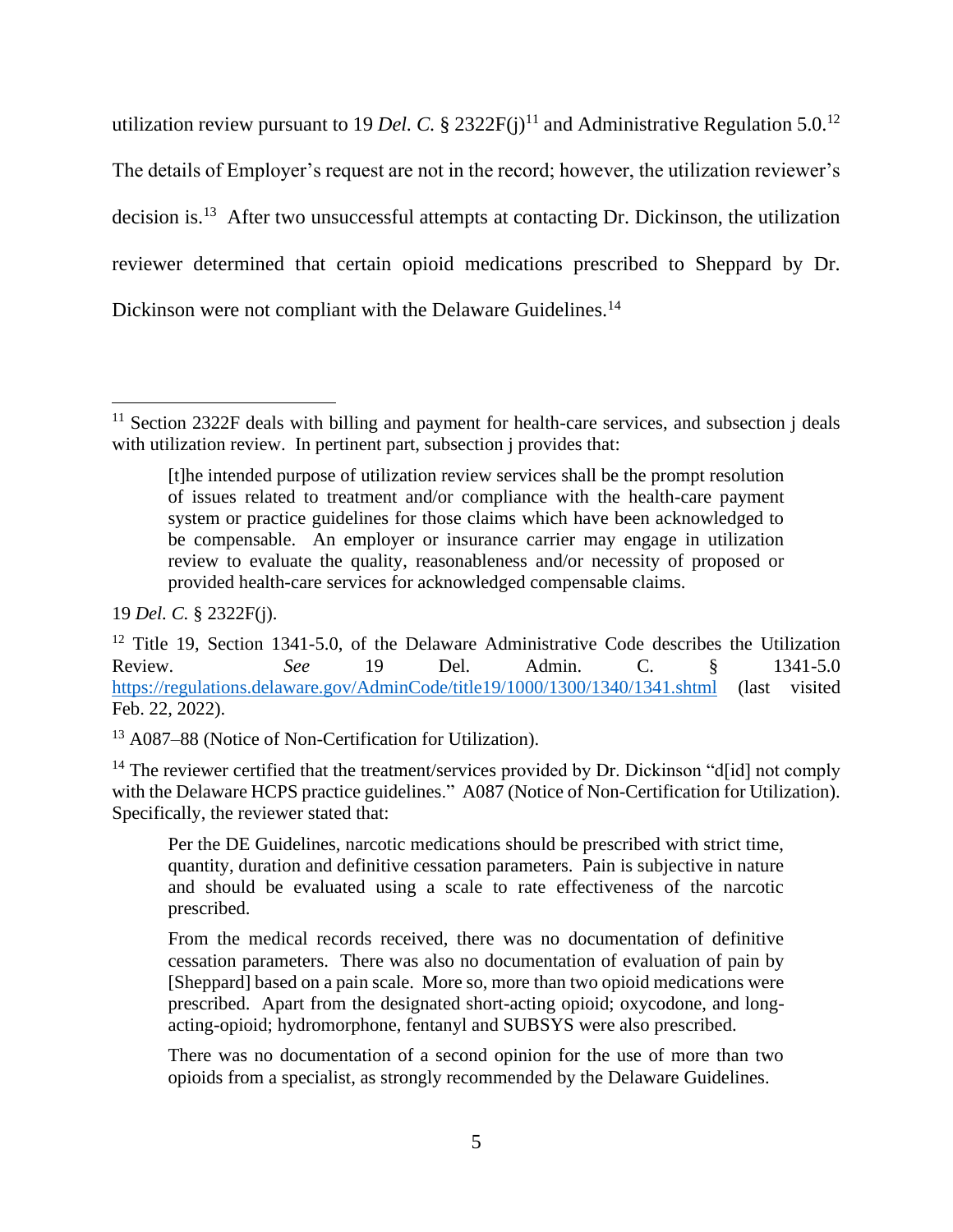Sheppard appealed the utilization reviewer's decision to the IAB requesting that the "Department of Labor emplead Dr. Dickinson in connection with the Utilization Review of her treatment in this case."<sup>15</sup> According to the IAB decision, the "Department issued the required notice to Dr. Dickinson of the scheduled hearing[;]" however, Dr. Dickinson did not appear for the hearing as scheduled.<sup>16</sup>

On August 1, 2017, the IAB affirmed the decision of the utilization reviewer and found that "Dr. Dickinson [] failed to substantiate the reasonableness and necessity of her treatment of [Sheppard] in relation to the  $[Accident].$ <sup>17</sup> As a result of the utilization reviewer's decision, neither Employer, Employer's insurance carrier, nor Sheppard, would "have any liability or responsibility to Dr. Dickinson or her medical practice (nor any successor entity) for those medical expenses that were subject to the 9/19/2016 Utilization Review decision."<sup>18</sup> The IAB also stated that "any future treatment with any other provider may be subject to the Utilization Review process at the carrier's discretion and option, and in accordance with the Workers' Compensation Act and regulations.<sup>19</sup>

<sup>16</sup> *Id.*

<sup>18</sup> *Id.*

 $^{19}$  *Id.* 

With these, the use of Fentanyl DIS 25 mcg/hr and Subsys 1200 mcg, oxycodone 10 mg, and hydromorphone 32 mg 08/29/16 onward does not comply with the Delaware Guidelines.

A088 (Notice of Non-Certification for Utilization).

<sup>15</sup> *Sheppard UR Appeal 2017*, No. 1373143, at 1.

<sup>&</sup>lt;sup>17</sup> *Id.* at 1–2. The IAB noted that the utilization review decision dated September 29, 2016, was applicable to the treatment of Dr. Eva Dickinson only, and had no bearing on subsequent treatment obtained by Sheppard from other providers. *Id.* at 2.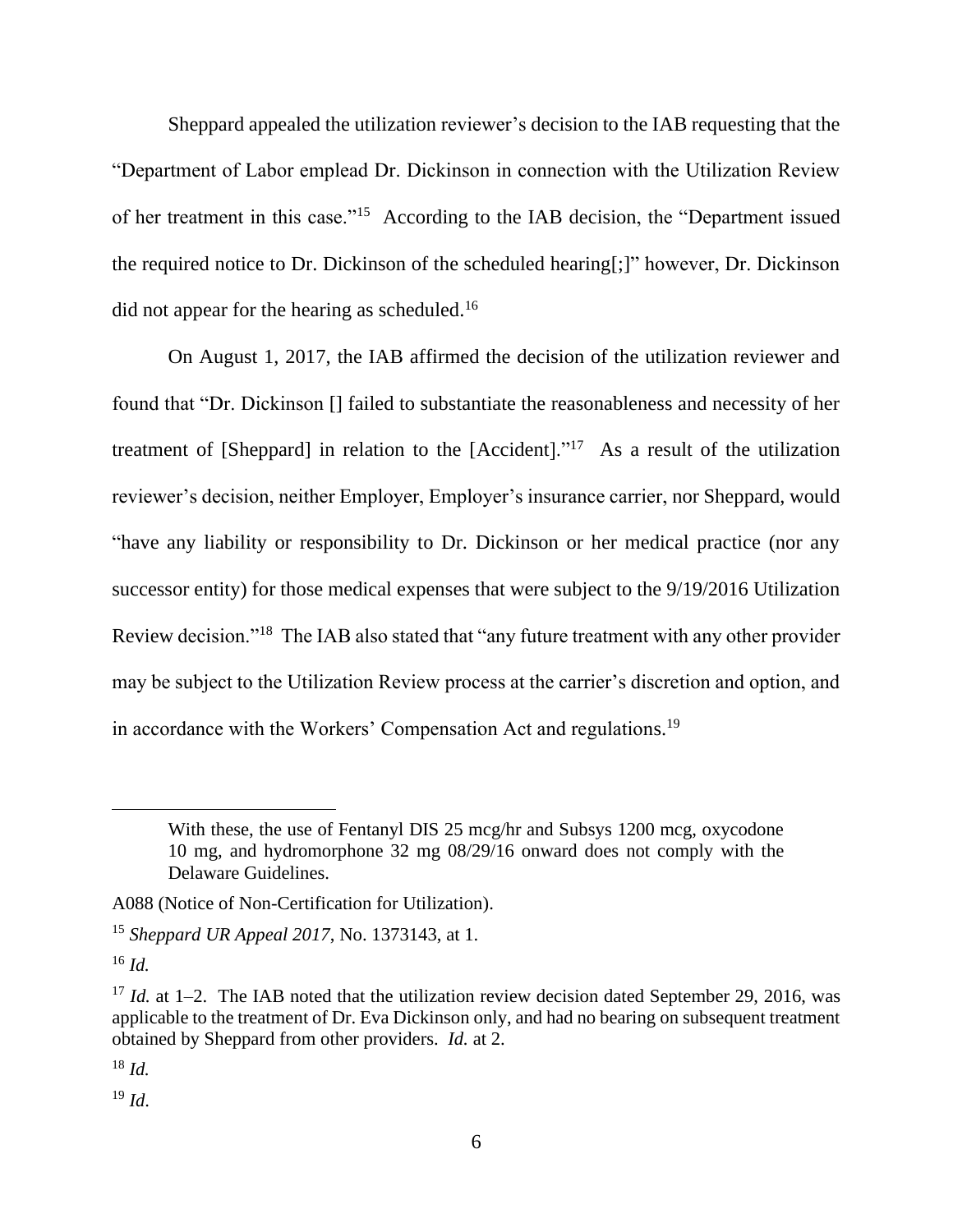#### *D. Employer's 2019 Petition for Review*

On December 2, 2019, Employer filed the Petition pursuant to 19 *Del. C.* § 2347 seeking to terminate the compensability of Sheppard's narcotic medications and injection treatment.<sup>20</sup> Employer argued that Sheppard's "narcotic pain medications are unreasonable, unnecessary, and unrelated to the industrial accident[.] $"^{21}$  The parties stipulated to proceeding before the IAB hearing officer, and the hearing commenced on June 8, 2020.<sup>22</sup>

## *1. Employer's Case-in-Chief*

Employer presented one witness by deposition, namely, Jason Brokaw, M.D. ("Dr. Brokaw").<sup>23</sup> Dr. Brokaw is a board-certified physical medicine, rehabilitation, and pain management doctor, and he is a certified provider under the Delaware Workers' Compensation system.<sup>24</sup> Dr. Brokaw reviewed Sheppard's medical records and examined Sheppard on three separate occasions: January 5, 2017, September 4, 2019, and February 27, 2020.<sup>25</sup>

 $20$  Although the Petition for Review mentioned terminating Sheppard's injection treatment, there was no testimony or argument presented regarding Sheppard's injections, and therefore the IAB did not address or rule on the injections. *See* I.A.B. Decision at 13 n.2.

 $^{21}$  *Id.* at 2.

<sup>&</sup>lt;sup>22</sup> *Id.* at 2. The hearing was held by a Workers' Compensation Hearing Officer in accordance with 19 *Del. C.* § 2301B(a)(4).

 $23$  The I.A.B. decision incorrectly identifies Jason Brokaw, M.D., as testifying on behalf of Sheppard. *See* I.A.B. Decision at 3.

 $24$  B58–59 (Dr. Brokaw Dep. at 5–6).

 $25$  I.A.B. Decision at 3.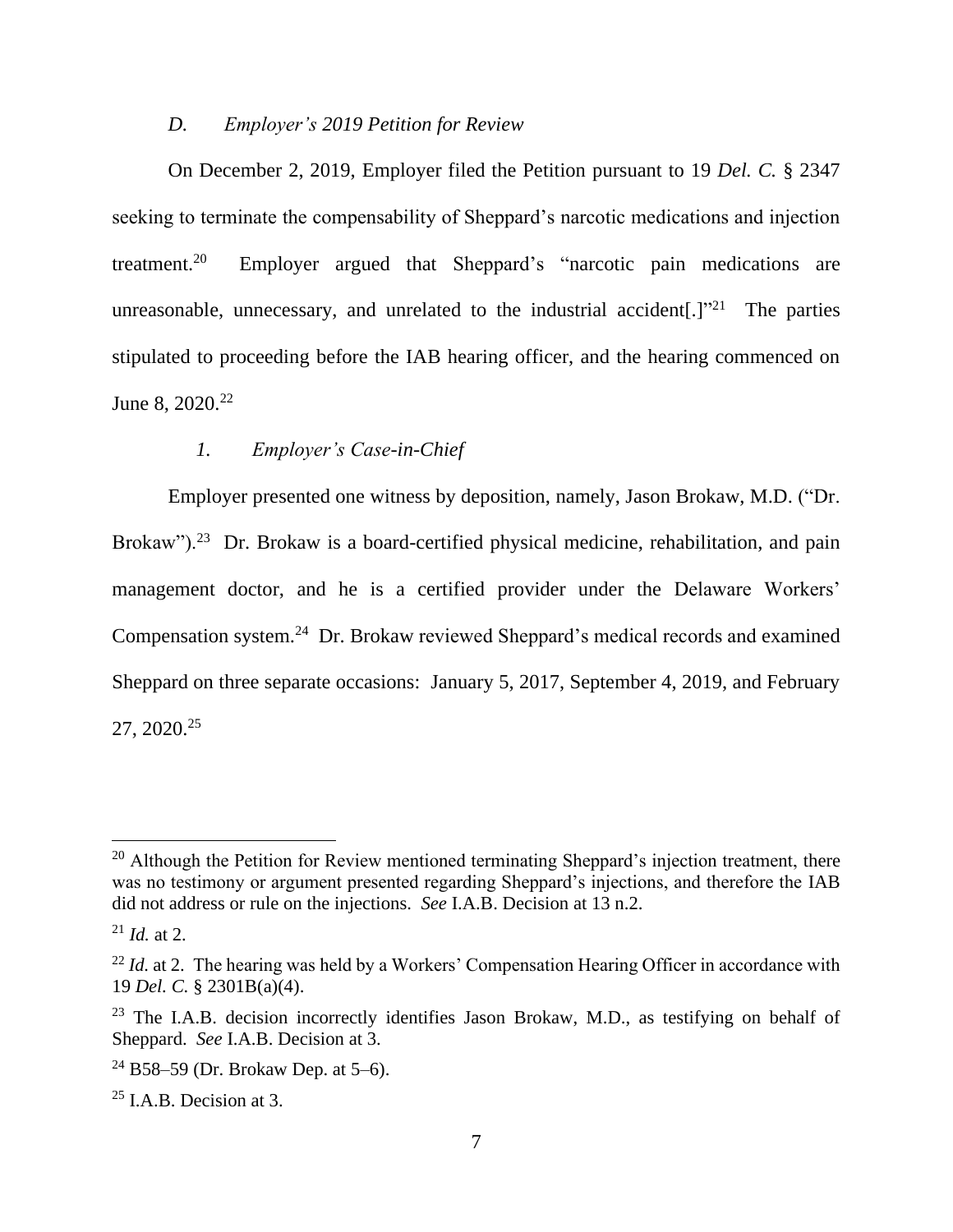Regarding the visit that occurred on September 4, 2019, Sheppard stated that she was treating with Dr. Gala at Alpha Care Medical when he took over Dr. Dickinson's practice. Under Dr. Gala's care, Sheppard's medications included a Butrans patch, oxycodone, and cyclobenzaprine. Sheppard denied any history of illegal drug use, alcohol abuse, or other problems. Dr. Brokaw asked specifically about any marijuana use, but Sheppard denied using it. She also indicated that all her urine drug screens had been compliant. Contrary to Sheppard's answersto Dr. Brokaw's questions regarding marijuana use, "a vast majority of her urine drug screen tests were positive for marijuana from 2011 through 2019."<sup>26</sup>

Dr. Brokaw conducted a physical examination which revealed mild pain behavior. According to Dr. Brokaw, Sheppard had "self-limited range of motion of the cervical spine with complaints of pain, especially throughout the left neck and trapezius region" as well as "decreased range of motion of the left shoulder . . . weakness in the left shoulder[,] and she resisted attempts of passive range of motion, indicating nonphysiologic overlay."<sup>27</sup> He noted that Sheppard had a Butrans patch on her lumbar spine, and that the patch was not in the correct location.<sup>28</sup> According to Dr. Brokaw, a Butrans patch "is an opiate and has opioid risks[,]" and therefore the location of the patch is important because the medication is "absorbed and goes through the entire body $[.]$ "<sup>29</sup> He testified that Butrans patch users

<sup>26</sup> *Id.*

<sup>27</sup> *Id.* at 3–4; *see* B64 (Dr. Brokaw Dep. at 11).

 $28$  I.A.B. Decision at 4.

<sup>29</sup> *Id.*; *see* B66 (Dr. Brokaw Dep. at 13).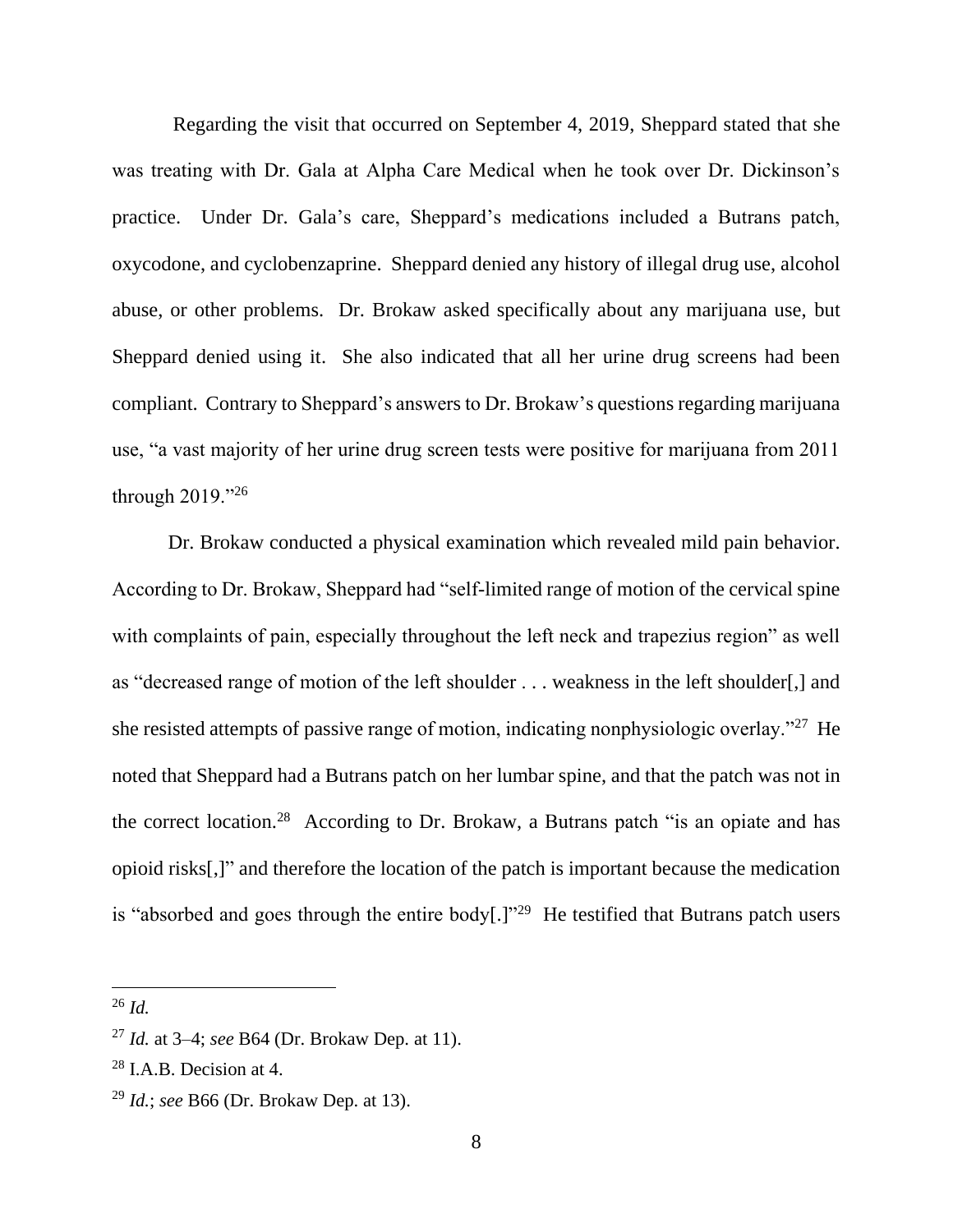are instructed to use the patch in certain locations, and finding the Butrans patch on Sheppard's lumbar spine indicated that she either "was not appropriately instructed in its use or was using it incorrectly."<sup>30</sup>

Based on Sheppard's physical examination and Dr. Brokaw's review of her record at the 2019 visit, Dr. Brokaw made the following assessments: there was a disproportionate description of pain relative to the nature of Sheppard's accident, Sheppard had ongoing high dose opiate medications,  $31$  and Sheppard was noncompliant "because she had not told the truth about her marijuana use to Dr. Brokaw or the treating providers."<sup>32</sup> Accordingly, Dr. Brokaw "recommended a complete detoxification from any abusable medications include opiates, benzodiazepines, Soma, and marijuana[.]"<sup>33</sup> In order to avoid abrupt withdrawal, he recommended reducing Sheppard's medications over the course of threemonths, and then continuing treatment with "non-opioid medication management and occasional rounds of physical therapy."<sup>34</sup>

At the examination on February 27, 2020, Sheppard reported to Dr. Brokaw that she continued to receive her medications from Alpha Care Medical, but that she was no longer

<sup>30</sup> I.A.B. Decision at 4; *see* B66 (Dr. Brokaw Dep. at 13). According to Dr. Brokaw, "[t]he patient is instructed to use the Butrans patch around the shoulder girdle, the front of the shoulder, back of the shoulder, font of the chest, and back of the chest, by alternating the locations." I.A.B. Decision at 4.

<sup>&</sup>lt;sup>31</sup> *See* B67 (Dr. Brokaw Dep. at 14). The opiate medications equated to a range of "ninety to one" hundred milligrams of morphine equivalent  $\Box$  per day with the combination of Butrans and oxycodone[.]" I.A.B. Decision at 4.

 $32$  I.A.B. Decision at 5.

<sup>33</sup> *Id.*; *see* B68 (Dr. Brokaw Dep. at 15).

<sup>34</sup> I.A.B. Decision at 5; *see* B69 (Dr. Brokaw Dep. at 16).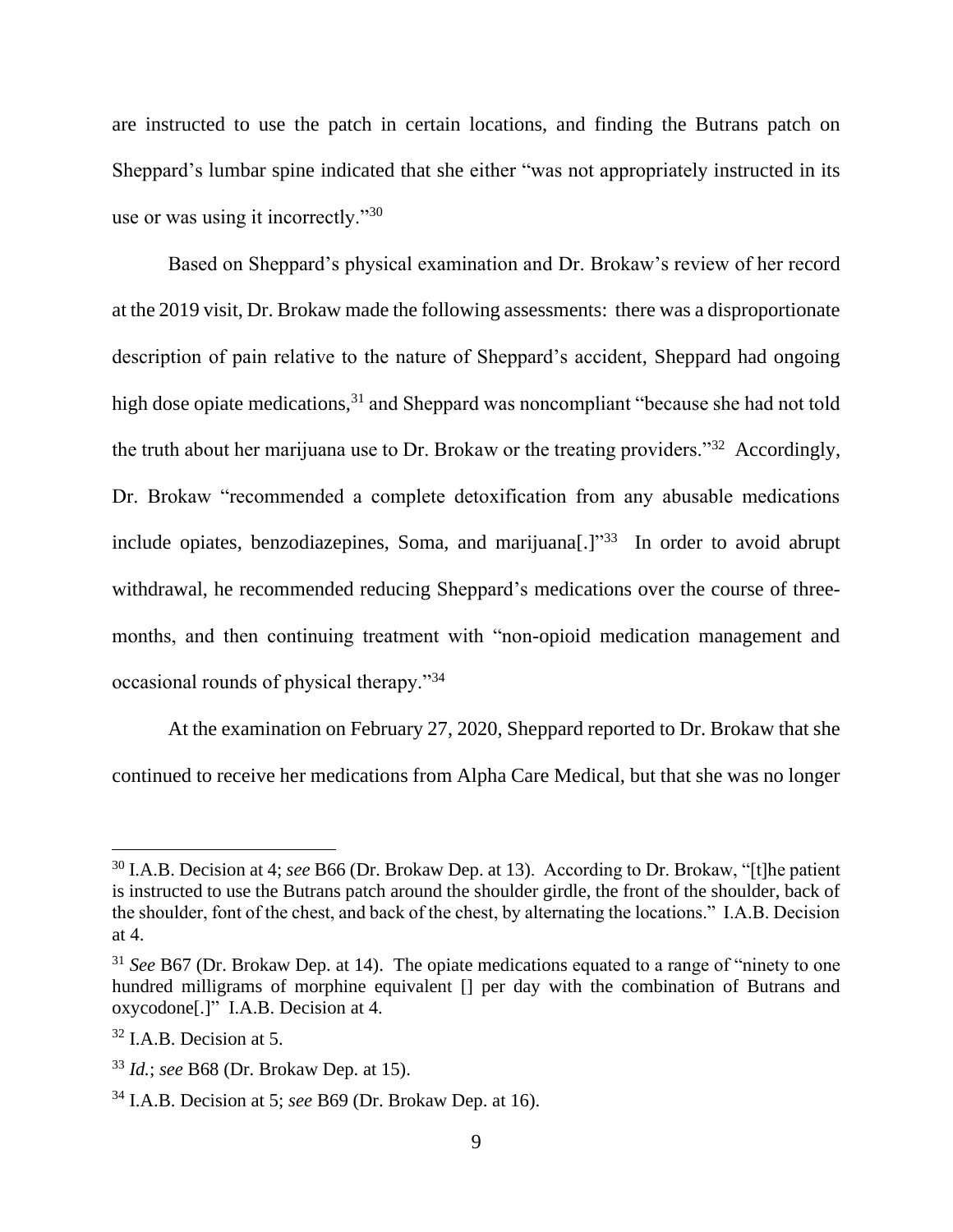receiving treatment from Dr. Gala. Instead, Sheppard reported that she was receiving treatment from the nurse practitioner.<sup>35</sup> Sheppard's medications at this time included oxycodone, cyclobenzaprine, and ibuprofen.<sup>36</sup> During this examination, Sheppard admitted to Dr. Brokaw that she used marijuana illegally (i.e., without a medical marijuana card), but that she was in the process of applying for a card.<sup>37</sup> According to Dr. Brokaw, Sheppard told her treatment providers that she already had a prescription card for medical marijuana, but the providers never confirmed that assertion.<sup>38</sup>

Dr. Brokaw's 2020 examination of Sheppard was similar to the prior one, with Sheppard having limited range of motion and pain complaints, with the exception that at this visit Sheppard smelled of marijuana. 39 Dr. Brokaw stated that although he believed medical marijuana to be useful in certain circumstances, in his opinion, it "would not be

B74–75 (Dr. Brokaw Dep. at 21–22).

 $35 B70$  (Dr. Brokaw Dep. at 17). According to Dr. Brokaw, Sheppard told him that "there were no actual physicians at Alpha anymore[,]" and Dr. Brokaw stated Sheppard's statement was "corroborated by the card that she showed [him] with only nurse practitioners' names." *Id.*

<sup>&</sup>lt;sup>36</sup> I.A.B. Decision at 5. Sheppard reported that the Butrans patch had been stopped but "she was not really sure why." *Id.*; *see* B70–71 (Dr. Brokaw Dep. at 17–18).

 $37$  B70 (Dr. Brokaw Dep. at 17).

<sup>38</sup> *See* I.A.B. Decision at 5–6; B74 (Dr. Brokaw Dep. at 21). According to Dr. Brokaw:

Ms. Sheppard had told the providers at Alpha Care Medical that she had a medical marijuana certification card. If you go through all of the treatment records from Alpha Medical Care, back in 2017 she told them that she was interested in it through them. Although there is no documentation that they ever provided a medical marijuana certification.

Overall it is clear that she was using marijuana for many years before this and that they had never certified her or for that matter made a copy or any other documentation showing that she actually had a medical marijuana certification.

 $39$  I.A.B. Decision at 5; B73 (Dr. Brokaw Dep. at 20).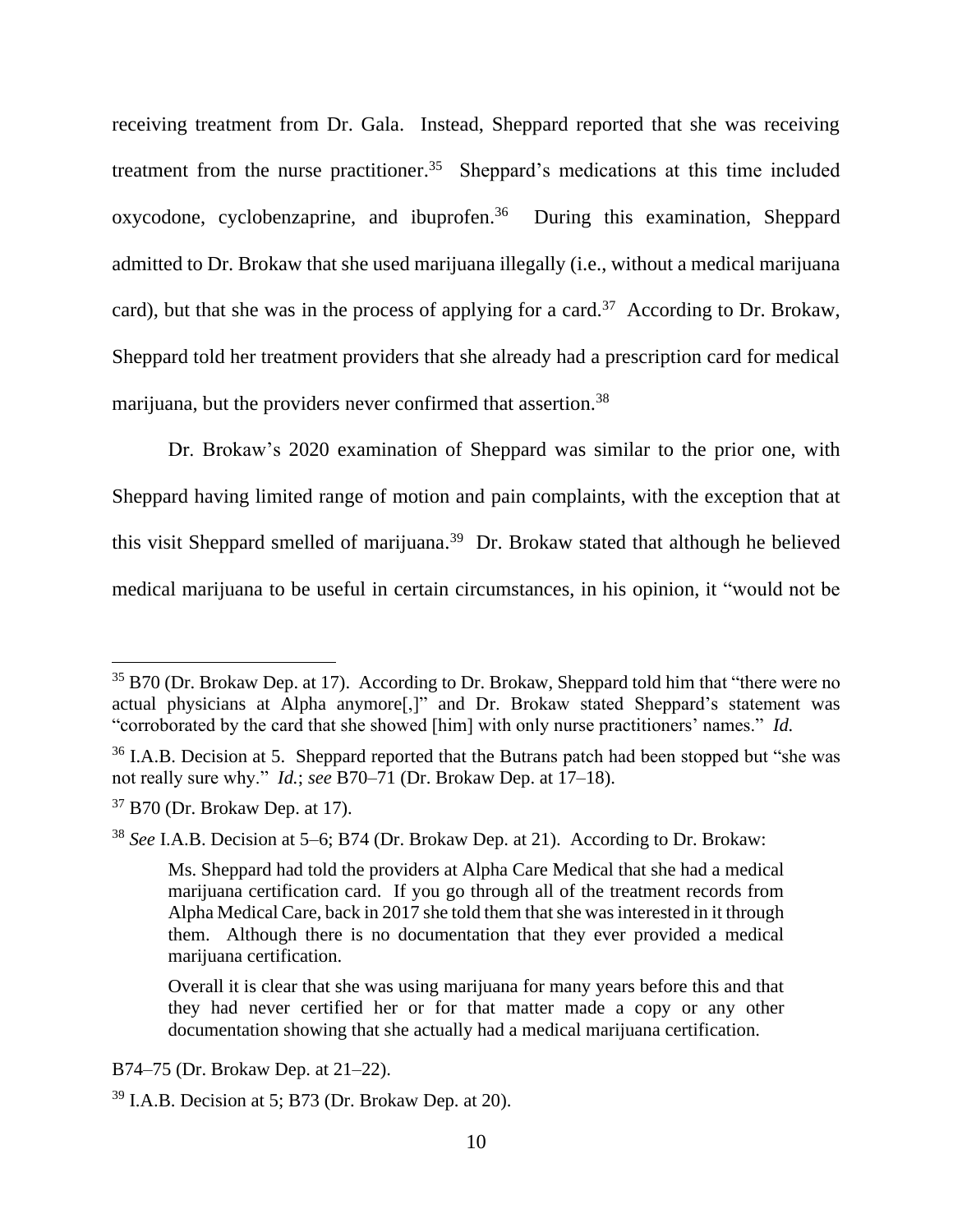appropriate for [Sheppard]."<sup>40</sup> He further testified that he "cannot causally relate a need for the ongoing treatment to [Sheppard's] industrial injury in April 2011, because her objective findings do not correlate to her subjective symptoms."<sup>41</sup> Dr. Brokaw testified as follows:

Q. Okay. So she has muscular pain, she has neuropathic pain also; is that fair to say?

A. I suppose so because of her description of her symptoms. You may also see in my previous reports that I cannot causally relate for a need for ongoing treatment to the work injury of April of 2011 because her objective findings do not correlate to her subjective symptoms.<sup>42</sup>

. . . .

I in general also wanted to provide some form of conservative care treatment that would benefit her so that we're not just cutting her off from all treatment. But, once again, Ms. Sheppard has an issue with not telling the truth and credibility.

So I'm really not sure how much of the pain that she describes to me or her treating providers is genuine versus when you discuss musculoskeletal versus neuropathic. And I certainly don't correlate the need for ongoing treatment to the work injury of April 2011.<sup>43</sup>

. . . .

So, yes, I would correlate her need for any treatment to other problems, whether it's preexisting disease, subsequent disease or psychiatric disease.<sup>44</sup>

<sup>40</sup> B82 (Dr. Brokaw Dep. at 29); *see* I.A.B. Decision at 6–7.

<sup>41</sup> I.A.B. Decision at 7; *see* B88–89 (Dr. Brokaw Dep. at 35–36). According to Dr. Brokaw, Sheppard had "subjective symptoms that sound like neuropathic pain, such as the pain shooting up and down her left leg, but [Sheppard] has a credibility issue with not telling the truth, so Dr. Brokaw does not know how much of the pain she describes is genuine." I.A.B. Decision at 7.

<sup>42</sup> B87–88 (Dr. Brokaw Dep. at 34–35).

<sup>43</sup> B88–89 (Dr. Brokaw Dep. at 35–36).

<sup>44</sup> B89 (Dr. Brokaw Dep. at 36).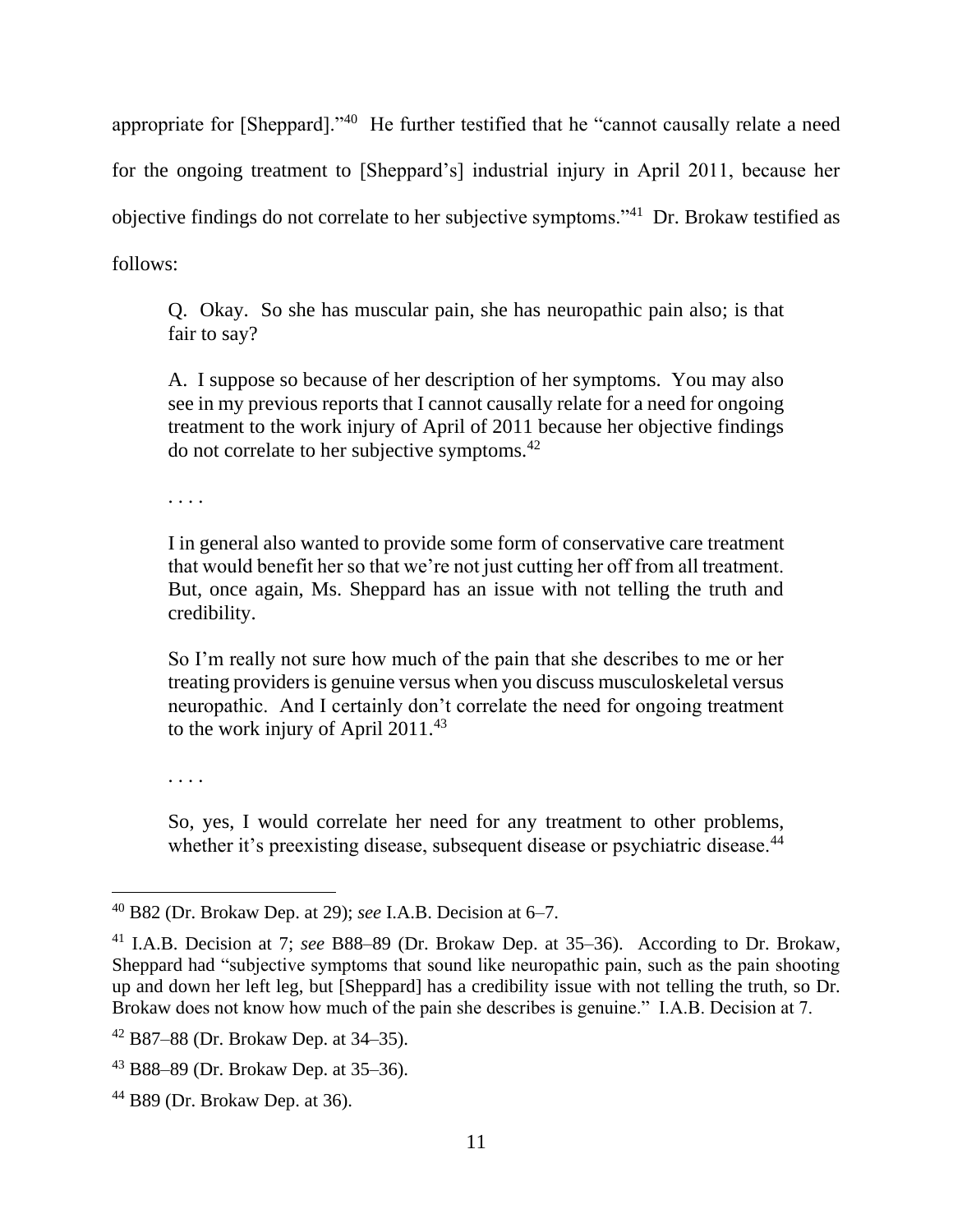At the conclusion of Employer's case, Sheppard moved to dismiss or, in the alternative, for a directed verdict.<sup>45</sup> She argued that Employer sought to end Sheppard's ongoing medical treatment, and therefore, Employer had to submit Sheppard's treatment to the utilization review process.<sup>46</sup> Sheppard's motion was taken under advisement, and the hearing officer deferred her decision until after the case was heard on the merits.<sup>47</sup>

## *2. Sheppard's Case-in-Chief*

Sheppard presented one witness by deposition, Patricia Grady, CRNP, ("NP Grady") the nurse practitioner who treated Sheppard.<sup>48</sup> NP Grady had 19 years of experience as a nurse practitioner and was licensed in Maryland and Delaware. In addition, NP Grady was a certified provider under the Delaware Workers' Compensation system.<sup>49</sup> NP Grady reviewed Sheppard's history of treatment with Alpha Care Medical.<sup>50</sup> She testified that Sheppard was stable and was benefiting from her treatment with narcotic

<sup>48</sup> A036 (I.A.B. Hr'g Tr. at 31).

<sup>45</sup> I.A.B Decision at 2; A028 (I.A.B. Hr'g Tr. at 23).

 $46$  A028–30 (Hr'g Tr. at 23–25).

 $47$  Initially, the hearing officer denied the motion to proceed on with the merits of the case. A035 (I.A.B. Hr'g Tr. at 30). However, the hearing officer clarified that she was going to defer her decision. A036 (I.A.B. Hr'g Tr. at 31).

 $^{49}$  A037–38 (I.A.B. Hr'g Tr. at 32–33); B4–5 (NP Grady Dep. at 4–5). According to NP Grady, nurse practitioners initially train under a physician for approximately 500 hours; however, nurse practitioners can work independently and are "able to diagnose and treat illnesses." B5–6 (NP Grady Dep. at 5–6). In addition, NP Grady's credentials allow her to prescribe medications, both controlled substances (narcotics) as well as non-narcotic, non-controlled substances. B7 (NP Grady Dep. at 7). Employer challenged NP Grady's credentials, asking the IAB to determine whether NP Grady qualified as an expert medical witness. A039–40 (I.A.B. Hr'g Tr. at 34–45). However, the IAB found that "[g]iven Ms. Grady's credentials as a licensed nurse practitioner who is a certified provider pursuant to the Delaware workers' compensation system, [the IAB found] that she is capable of testifying as an expert medical witness[.]" I.A.B. Decision at 8 n.1.

 $50$  I.A.B. Decision at 8; B10 (NP Grady Dep. at 10); A042 (I.A.B. Hr'g Tr. at 37).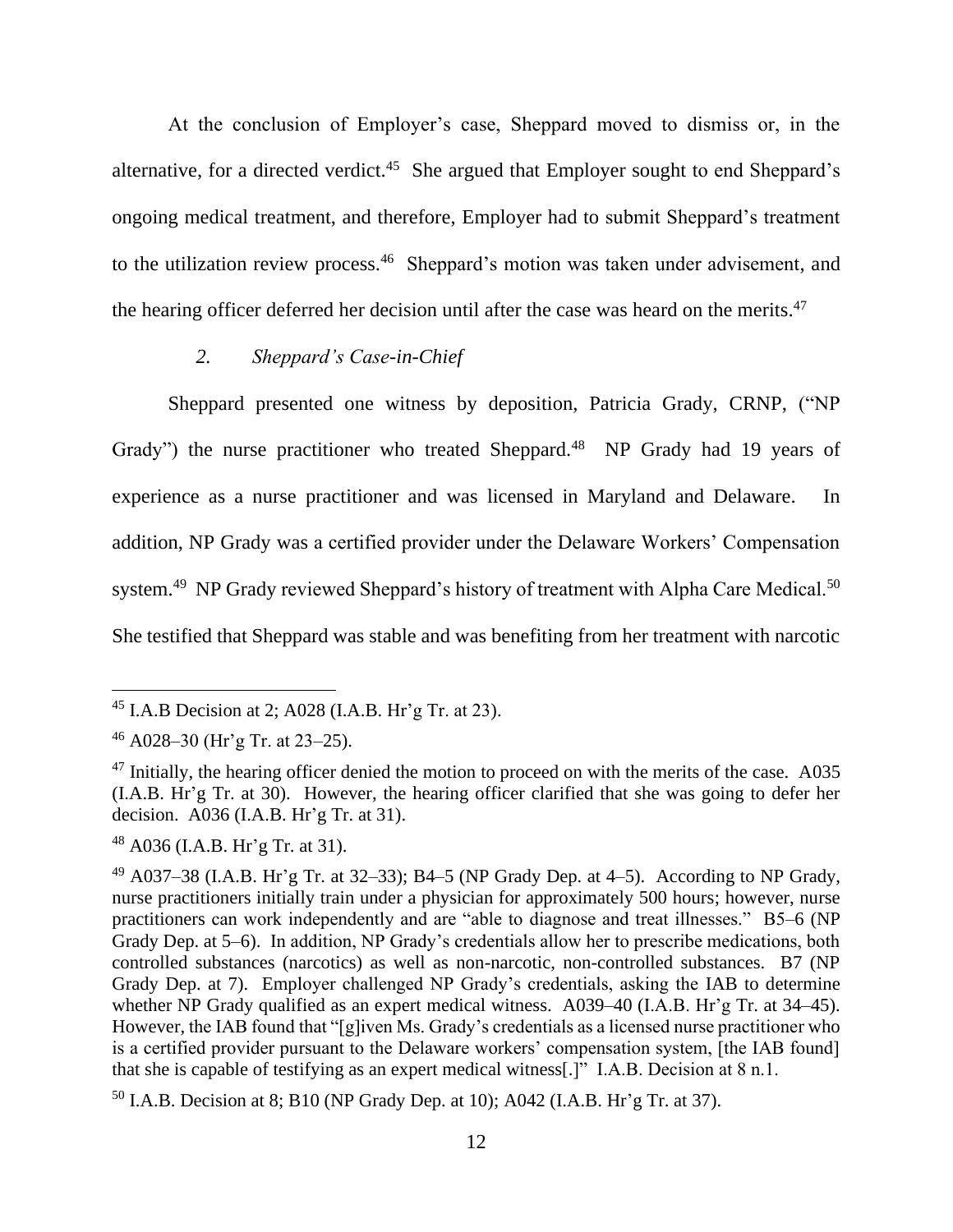pain medication, and that she was a cooperative patient.<sup>51</sup> NP Grady disagreed with Dr. Brokaw's opinion that Sheppard was not compliant. NP Grady also did not agree that Sheppard should be discontinued from opiate medication.<sup>52</sup> Instead, NP Grady opined that the narcotic pain medication was reasonable, necessary, and was causally related to the Accident. 53

On cross-examination, NP Grady indicated that her records showed Sheppard had a medical marijuana card, despite Sheppard's admission to Dr. Brokaw that she did not have one at that time.<sup>54</sup> NP Grady acknowledged that during Sheppard's treatment at Alpha Care Medical facility, there was no evidence of a decrease in the prescribed narcotic pain medication.<sup>55</sup> Rather, as NP Grady testified, Sheppard's narcotic medication had actually increased during March 2018.<sup>56</sup> In addition, NP Grady testified that Sheppard would be a "perfect patient" to be weaned off of opiate prescriptions and transitioned to use of the CBD or THC compounds.<sup>57</sup>

Q: Okay. In terms of your expectations for the future, Ms. Grady, I assume given the consistency of what we've seen over the last few years, it would be fair to assume status quo essentially, that this may continue in the same fashion going forward for the foreseeable future?

<sup>51</sup> I.A.B Decision at 9; B27 (NP Grady Dep. at 27).

<sup>52</sup> B26–27 (NP Grady Dep. at 26–27).

<sup>53</sup> I.A.B. Decision at 10–11; B28–29 (NP Grady Dep. at 28–29); B40 (NP Grady Dep. at 40).

<sup>54</sup> I.A.B. Decision at 9–11; B32–35 (NP Grady Dep. at 32–35); A049–51 (I.A.B. Hr'g Tr. at 44– 46).

<sup>55</sup> I.A.B Decision at 12; B34–35 (NP Grady Dep. at 34–35).

<sup>56</sup> I.A.B. Decision at 12.

<sup>57</sup> B28 (NP Grady Dep. at 28). Specifically, NP Grady testified as follows: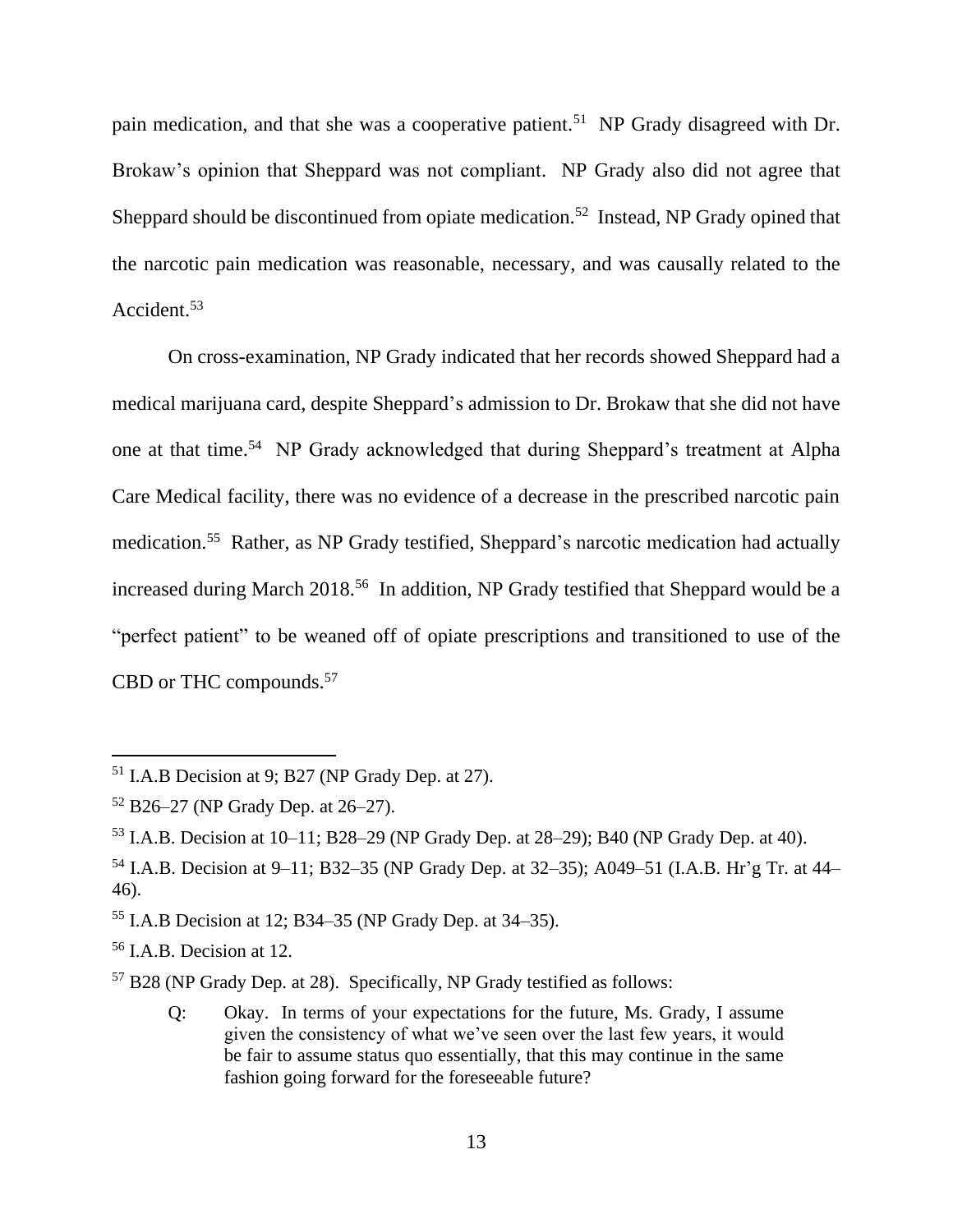Sheppard testified on her own behalf. She stated that she had been in continuous treatment since the Accident in 2011 and had suffered ongoing effects involving her "neck, back, left arm, and left leg."<sup>58</sup> She testified about her pain medications, occasions when she had to go without her medication, and how that affected her ability to do basic tasks around the house.<sup>59</sup> Regarding her medical marijuana card, Sheppard clarified that she obtained a medical marijuana card several weeks prior to the hearing, and that using marijuana (albeit illegally prior to receiving her card) had helped her.<sup>60</sup>

## *E. The IAB Decision*

On June 22, 2020, the IAB issued a written decision. The IAB briefly considered Sheppard's motion to dismiss and denied it, finding that utilization review was not

- Q: Okay. So it sounds as if your plan would be that hopefully reduction in the opiate prescriptions would be an option as she's able to make further use of the CBD or THC compounds?
- A: Yes. Absolutely. Transition. That's where my treatment goal and, you know, what I see in her future, sure.
- Q: Okay. In your view, that would be a safe, or safer treatment plan in the sense that, you know, any medication is -- no medication is without risk? I say "safter" in that context -- that would be an improvement for her?
- A: Yes. I think it would be much safter for her to wean, and we've seen good success with that, and she's a perfect patient for that. She would do very well.

B27–28 (NP Grady Dep. at 27–28).

- <sup>58</sup> I.A.B. Decision at 12; *see* A062–63 (I.A.B. Hr'g Tr. at 57–58).
- $59$  I.A.B. Decision at 12–13.
- $^{60}$  I.A.B. Decision at 13; A069–70 (I.A.B. Hr'g Tr. at 64–65).

A: Yes. Of course, you know, our goal is -- our goal is definitely to lower, wean off of the opiates for sure, you know, for her to use more of the CBD, medical marijuana, mindfulness -- those are all things we stress -- cognitive behavioral health is also very helpful and CBD helps lower opiate reliance -- it really does. We've seen that -- I've seen that firsthand.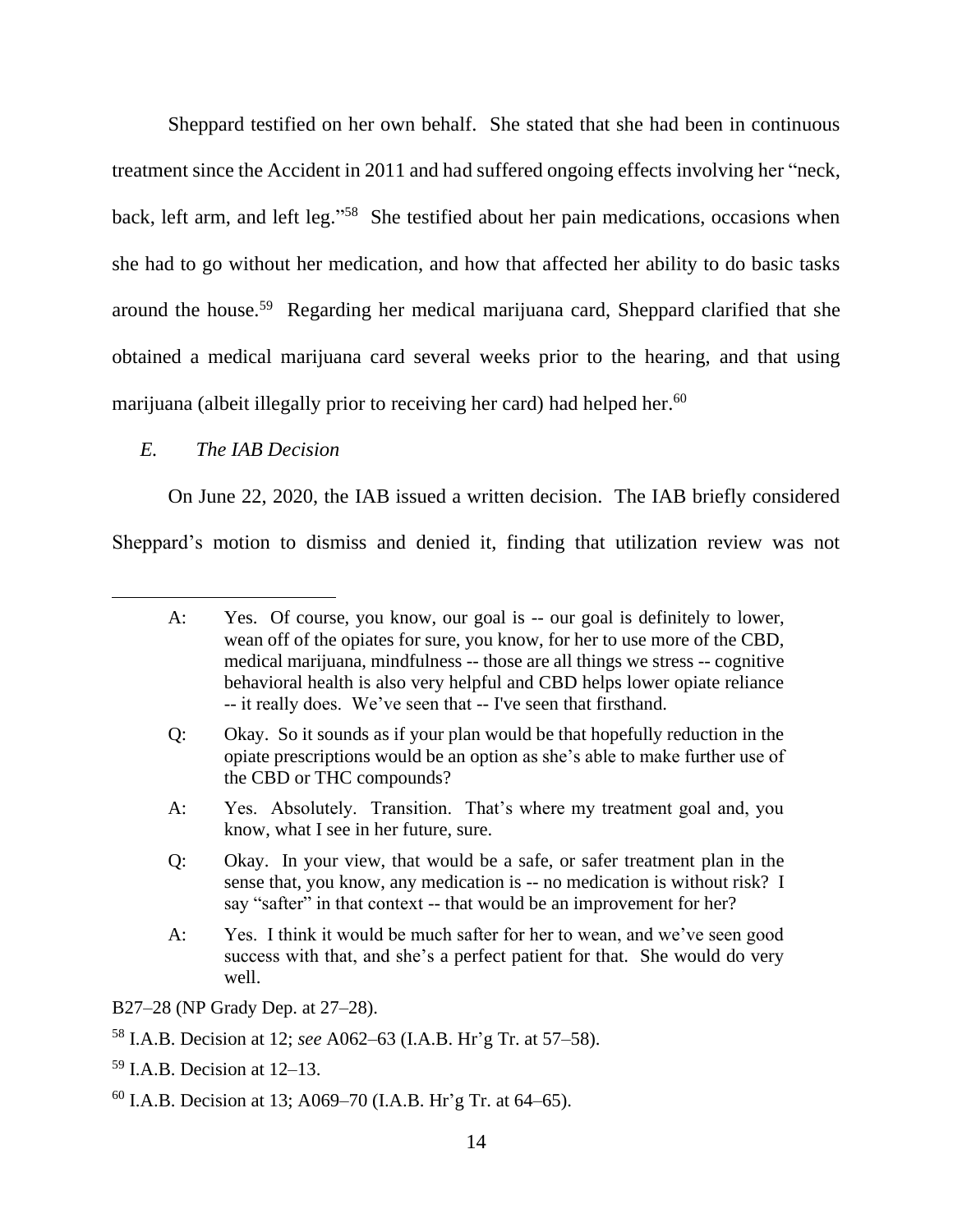necessary because Employer presented sufficient evidence on the issue of causation. Specifically, the IAB stated that "there is sufficient evidence that causation is genuinely at issue, as per [Employer's] Petition and Dr. Brokaw's opinion."<sup>61</sup>

The IAB then considered the merits of the case and held that Employer "met its burden of proof regarding the narcotic pain medications."<sup>62</sup> The IAB "accept[ed] Dr. Brokaw's opinion over [NP] Grady's opinions" because the IAB "[found] Dr. Brokaw's opinions [were] more persuasive as they [were] consistent with the facts of this case and [Sheppard's] condition."<sup>63</sup> Further, the IAB noted that "[NP] Grady was unaware of [Sheppard's] illegal use of marijuana for many years" which negatively impacted NP Grady's testimony because "she was either ignoring what [was] listed on the urine drug screen reports and turning a blind eye to it or she was misled by [Sheppard] into believing [Sheppard] had a valid medical marijuana card."<sup>64</sup>

The IAB also found that Sheppard was not credible because she initially denied using marijuana when asked by Dr. Brokaw.<sup>65</sup> Accordingly, the IAB concluded that the use of narcotics had not led to an improvement in her condition, and, therefore, it agreed with Dr. Brokaw's conclusion that Sheppard should be weaned off the narcotics.<sup>66</sup>

- <sup>62</sup> *Id.* at 13.
- <sup>63</sup> *Id.* at 14.
- <sup>64</sup> *Id.*

<sup>&</sup>lt;sup>61</sup> I.A.B. Decision at 2.

<sup>65</sup> *Id.* at 14–15.

<sup>66</sup> *Id.* at 15.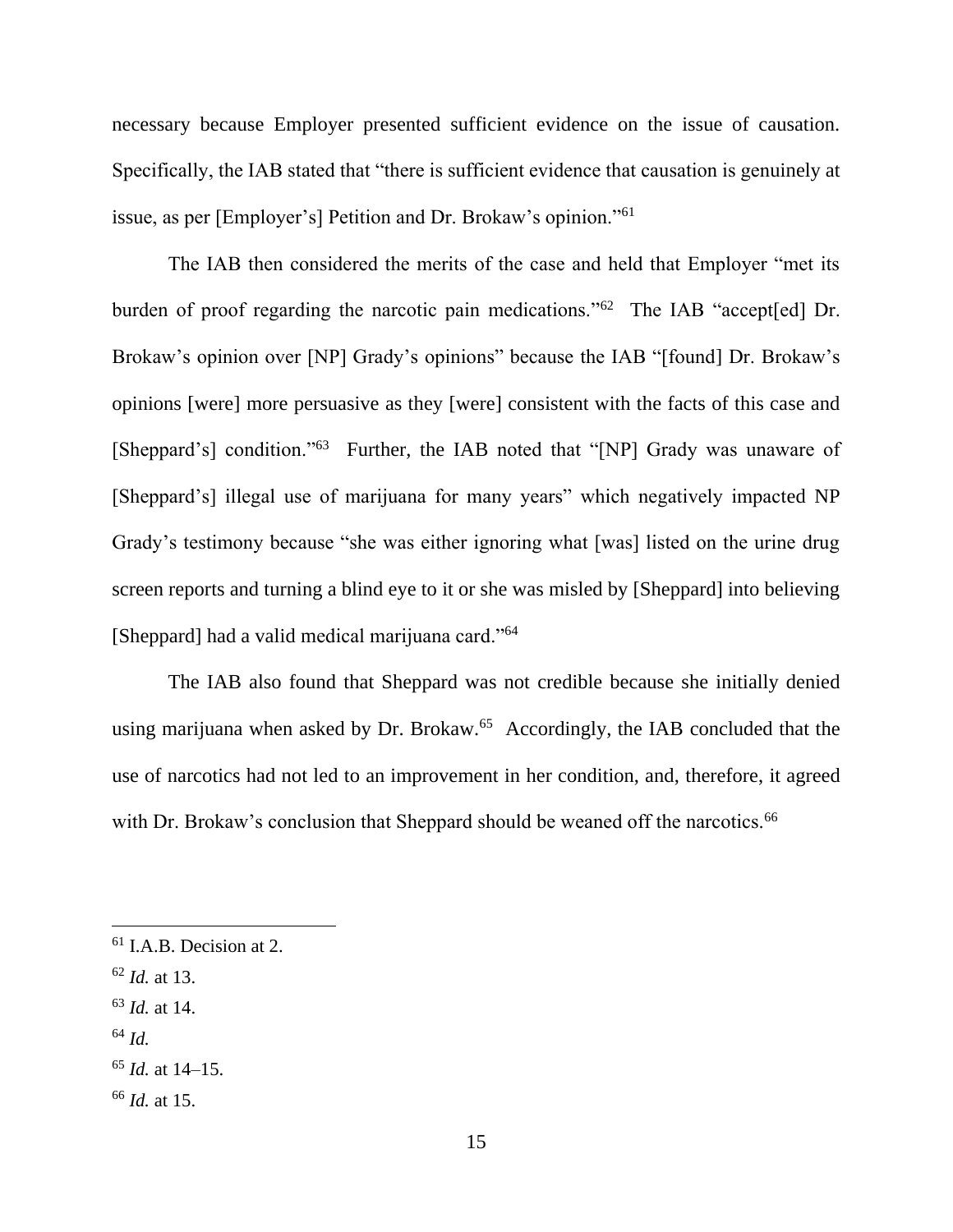#### *F. Sheppard's Appeal to the Superior Court*

Sheppard appealed to the Superior Court, arguing that her motion to dismiss should have been granted and the matter referred to the utilization review process under 19 *Del. C.* § 2322F(h). According to Sheppard, Employer challenged whether her treatment was reasonable and necessary, and, therefore, was required to submit the treatment in dispute to utilization review. Further, Sheppard argued that Employer's Petition, filed pursuant to 19 *Del. C.* § 2347, required Employer to prove a change in Sheppard's status. Sheppard argued that Employer failed to show such a change.

The Superior Court reviewed both Section 2322F(h) and Section 2347. It explained that when causation is at issue, utilization review is not available because under utilization review, the employer waives the right to contest causation. Therefore, because Employer wanted to argue causation, the Superior Court found that it was appropriate for the Employer to challenge Sheppard's ongoing treatment by submitting the Petition.

As for the question of whether Sheppard's medical services were necessary and reasonable, or whether the expenses incurred were casually related to Sheppard's Accident, the court concluded that these were "purely factual issues entirely within the purview of the Board."<sup>67</sup> Accordingly, adhering to the court's standard of review, the court affirmed the IAB's decision, concluding that the IAB's decision was "supported by substantial evidence" and "free from legal error."<sup>68</sup>

<sup>67</sup> *Sheppard v. Allen Fam. Foods*, 2021 WL 4453591, at \*4 (Del. Super. Sept. 29, 2021). <sup>68</sup> *Id.*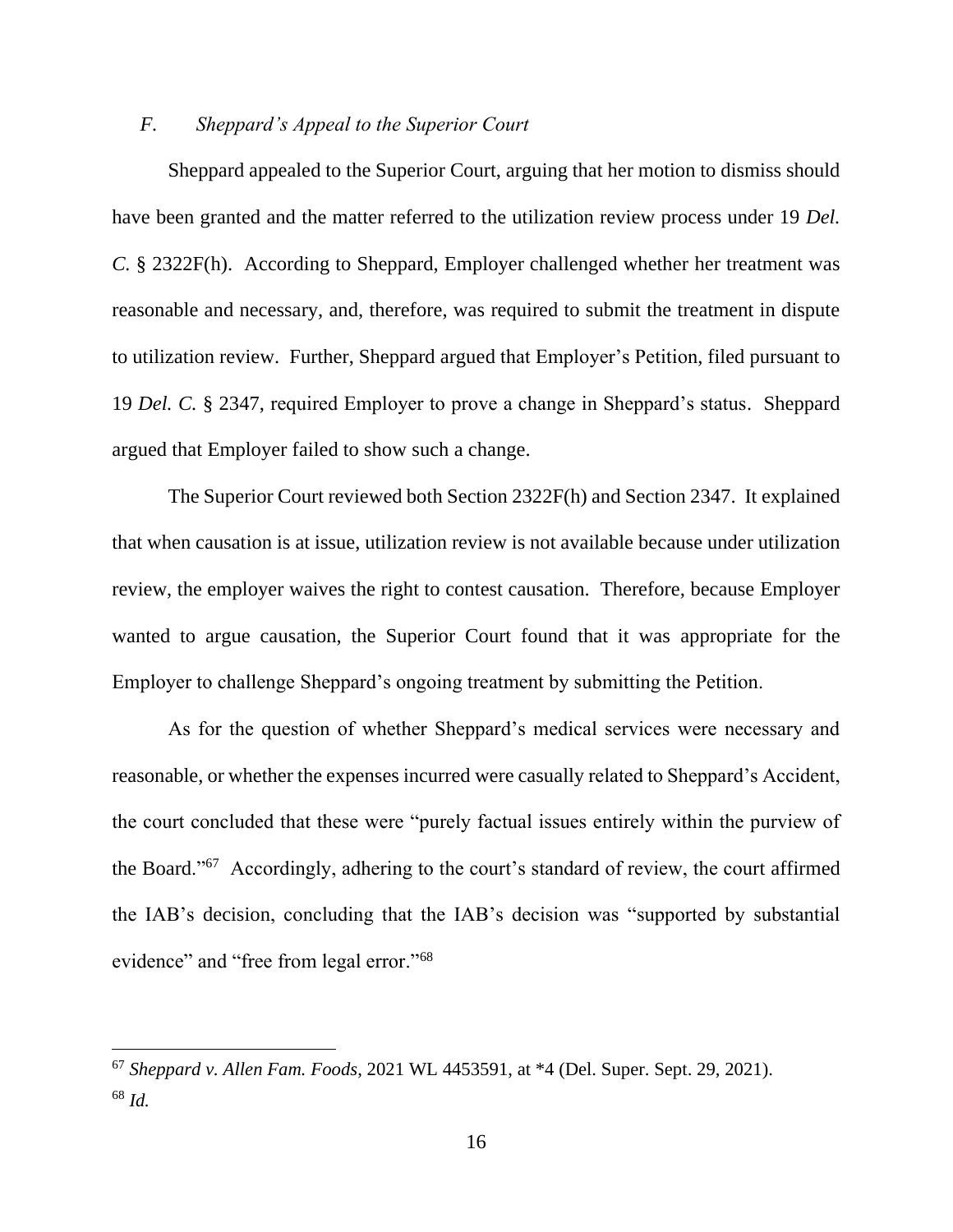This appeal followed.

#### *II. CONTENTIONS ON APPEAL*

On appeal, Sheppard contends that the Board erred in denying her motion to dismiss because Employer lacked a good faith basis to challenge a change in condition or circumstance relating to the causal relationship of Sheppard's treatment following the Accident. She argues that there can be no such good faith basis because three separate events "conclusively established causation."<sup>69</sup> First, Sheppard argues that Dr. Brokaw's opinion that Sheppard's Accident-related injuries should have resolved by 2012 is contrary to the law of the case because in 2014 the IAB found that Sheppard had established permanent impairments. Second, Sheppard argues that Employer conceded causation when it submitted to the utilization review process in 2016. Third, Sheppard contends that Employer conceded causation by continuing to pay for Sheppard's treatment from the time of the Accident in 2011 up to September 2019. As a result of these events, Sheppard argues that Employer had no legitimate factual basis to contest causation.

For the reasons explained below, we reject Sheppard's challenges.

#### *III. SCOPE AND STANDARD OF REVIEW*

"The review of an Industrial Accident Board's decision is limited to an examination of the record for errors of law and a determination of whether substantial evidence exists to support the Board's findings of fact and conclusions of law."<sup>70</sup> "Substantial evidence is

 $69$  Reply Br. at 6.

<sup>70</sup> *Powell v. OTAC, Inc.*, 223 A.3d 864, 870 (Del. 2019) (citing *Roos Foods v. Guardado*, 152 A.3d 114, 118 (Del. 2016)).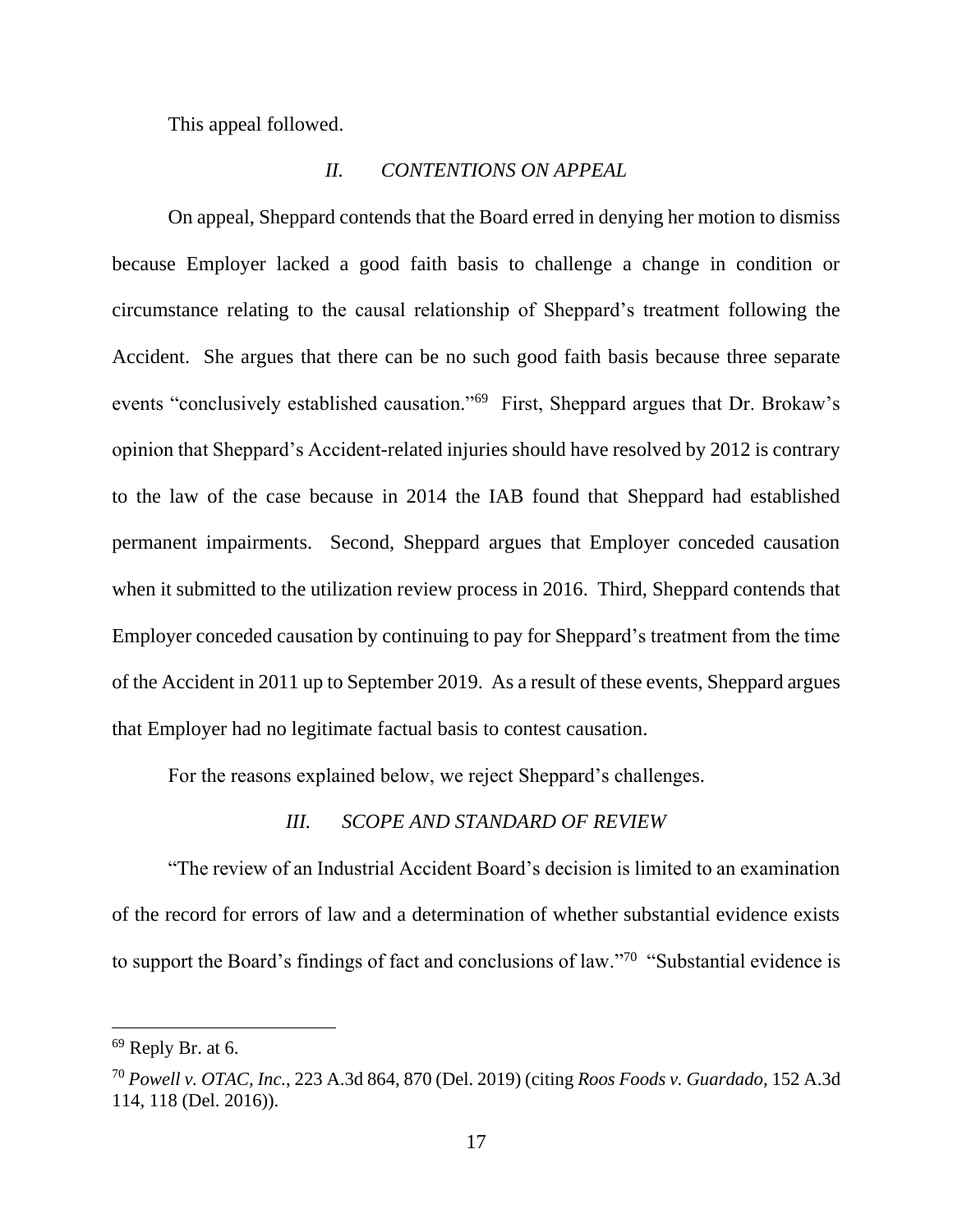'such relevant evidence as a reasonable mind might accept as adequate to support a conclusion. $1^{17}$  "It is 'more than a scintilla but less than a preponderance of the evidence."<sup>72</sup> "On appeal, this Court will not weigh the evidence, determine questions of credibility, or make its own factual findings."<sup>73</sup> "In reviewing an appeal from a decision of the Board, this Court and the Superior Court must both determine whether the Board's decision is supported by substantial evidence and is free from legal error."<sup>74</sup> "Weighing the evidence, determining the credibility of witnesses, and resolving any conflicts in the testimony are functions reserved exclusively for the Board."<sup>75</sup> "Further, '[o]nly when there is no satisfactory proof to support a factual finding of the Board may the Superior Court or this Court overturn that finding."<sup>76</sup>

## *IV. ANALYSIS*

Sheppard correctly observes that "[a]lthough [S]ection 2347 allows the Board to modify an award, it does not allow the Board to retroactively change an award."<sup>77</sup> As this Court explained in *Betts v. Townsends*: 78

Under 19 *Del. C.* § 2347, the Board has statutory authority to review a prior agreement or award 'on the ground that the incapacity of the injured employee has subsequently terminated, increased, diminished or recurred or

<sup>71</sup> *Id.* (citing *Roos Foods*, 152 A.3d at 118).

<sup>72</sup> *Id.* (citing *Noel-Liszkiewicz v. La-Z-Boy*, 88 A.3d 188, 191 (Del. 2013)).

<sup>73</sup> *Id.* (citing *Person-Gaines v. Pepco Holdings, Inc.*, 981 A.2d 1159, 1161 (Del. 2009)).

<sup>74</sup> *Id.* (citing *Noel-Liszkiewicz*, 68 A.3d at 191).

<sup>75</sup> *Id.* (citing *Noel-Liszkiewicz*, 68 A.3d at 191).

<sup>76</sup> *Id.* (citing *Noel-Liszkiewicz*, 68 A.3d at 191).

<sup>77</sup> Opening Br. at 16.

<sup>78</sup> 765 A.2d 531 (Del. 2000).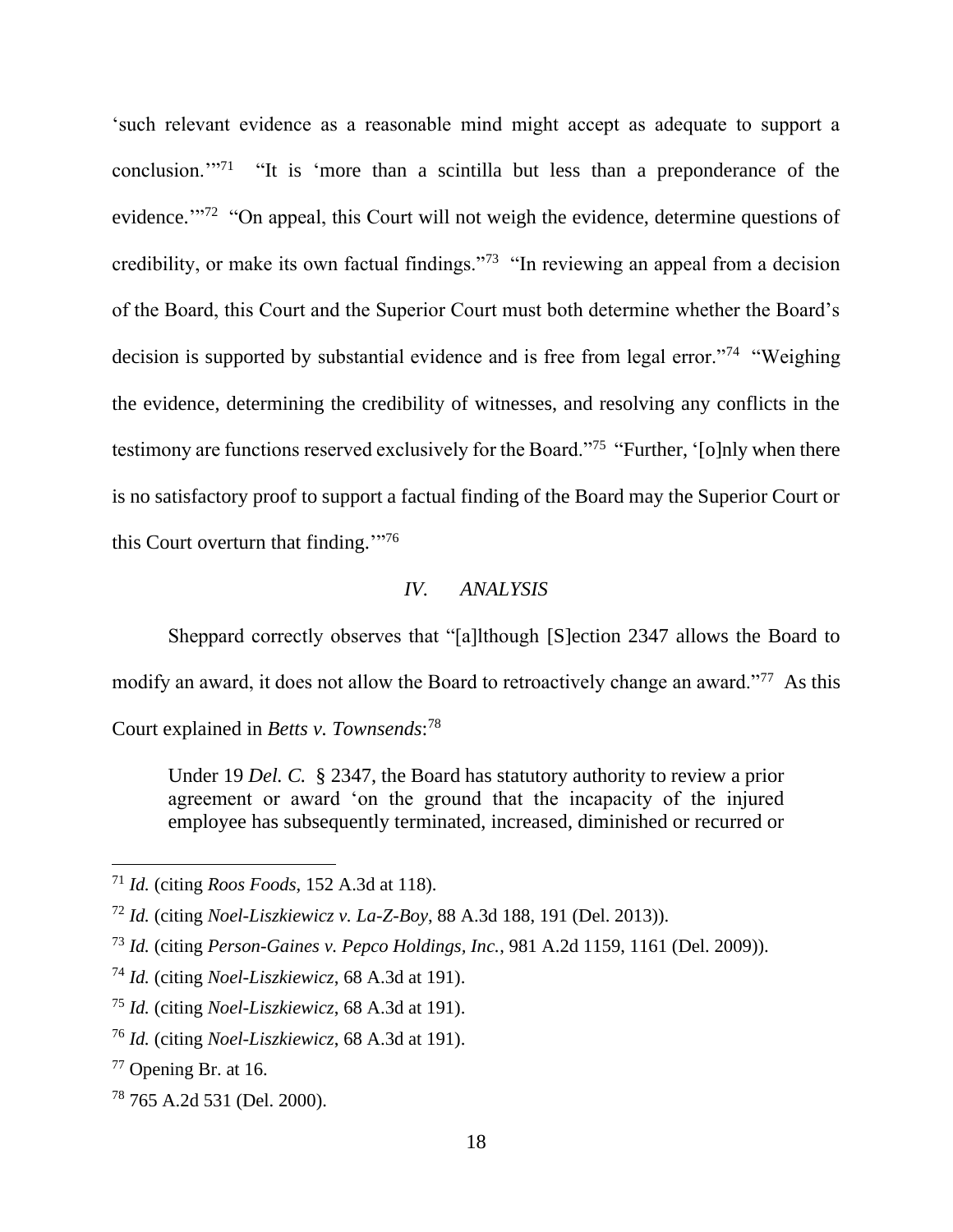that the status of the dependent has changed . . . .' Where the Board is asked to reconsider the incapacity or status of a claimant based on one of these specifically delineated changes in circumstances, the doctrine of *res judicata* is inapplicable. . . . *Res judicata* would, however, prevent the Board from reviewing the correctness of a prior award.<sup>79</sup>

Thus, when the Board awards compensation, "it is not an adjudication as to the claimant's future condition and does not preclude subsequent awards or subsequent modifications of the original award."<sup>80</sup> "A contrary rule would render  $\S 2347$  meaningless."<sup>81</sup>

Dr. Brokaw's opinion is not a bar to the Petition even though he testified that he "would have expected all of the conditions that [were] casually related to the April 2011 injury to have gone back to preinjury status within a one year time period."<sup>82</sup> Dr. Brokaw provided expert testimony, given to a reasonable degree of medical certainty, that he "certainly [did not] correlate the need for ongoing treatment to the work injury of April

<sup>82</sup> B90 (Dr. Brokaw Dep. at 37). Dr. Brokaw testified as follows during his deposition:

- Q: When did it cease to be related to the work injury?
- A: Based on her mechanism of injury and the benign nature of her objective studies I would have expected all of the conditions that are causally related to the April 2011 injury to have gone back to preinjury status within a one year time period. As such she may have had appropriate treatment for a year, i.e., by the beginning of 2012. After that point her subjective symptoms do not correlate with her objective findings and the causal relationship is certainly questionable after that time period.

<sup>79</sup> *Id*. at 534 (citations omitted).

<sup>80</sup> *Shively v. Allied Systems Ltd.*, 2010 WL 537734, at \*10 (Del. Super. Feb. 9, 2010) (quoting A.M. Swarthout, Annotation, *Res Judicata as Regards Decisions or Awards Under Workmen's Compensation Acts*, 122 A.L.R. 550), *aff'd* 998 A.2d 851, 2010 WL 2651602 (Del. July 1, 2010) (TABLE).

<sup>81</sup> *Id*. (citing *Harris v. Chrysler Corp.*, 541 A.2d 598, 1988 WL 44783, at \*1 (Del. April 8, 1988) (TABLE) (stating that "the doctrine of *res judicata* is not a bar to the Board's exercise of its authority conferred by 19 *Del. C.* § 2347 to review, modify or terminate previous awards upon proof of subsequent change of condition")).

B90–91 (Dr. Brokaw Dep. at 37–38). The parties stipulated to his expert qualifications.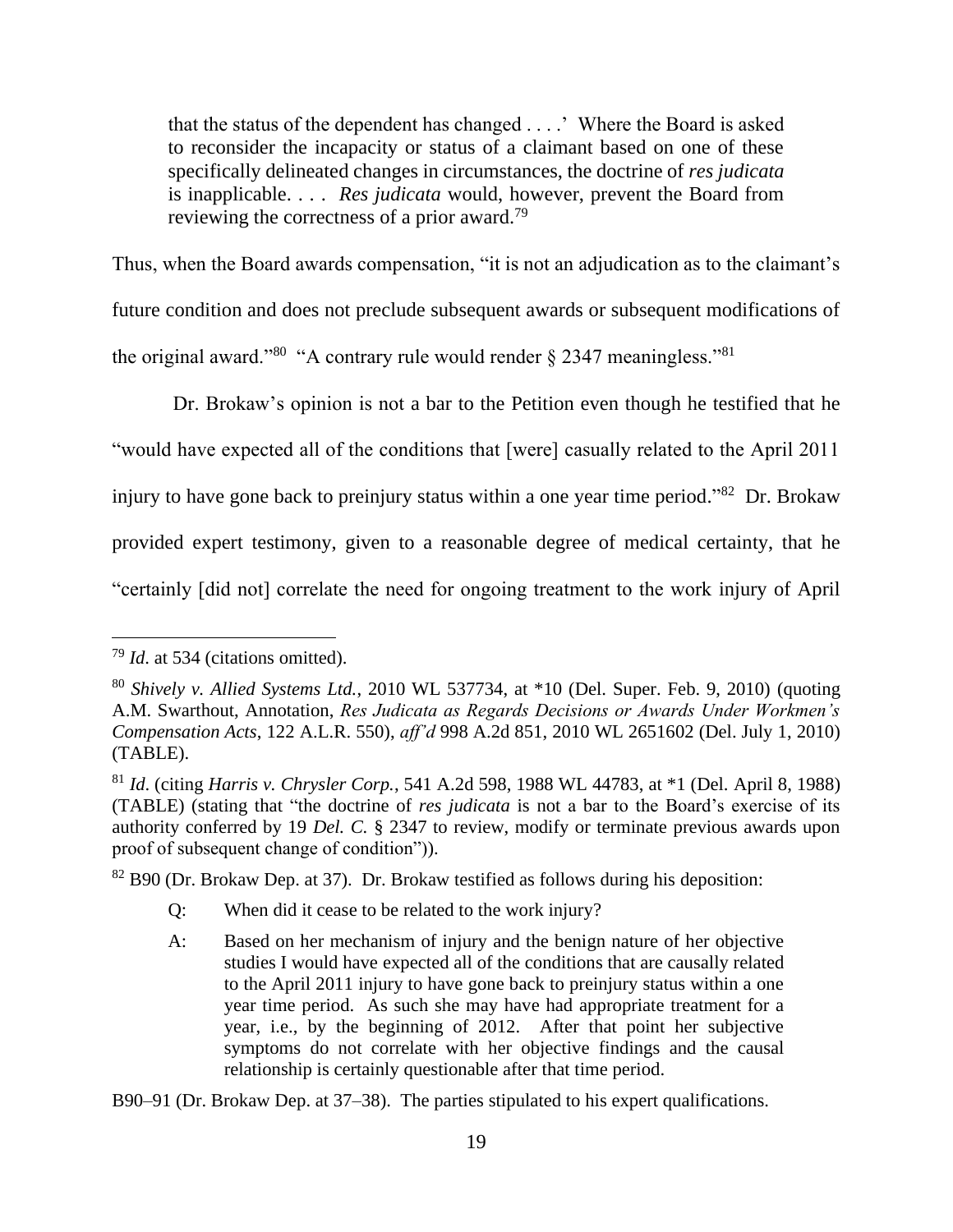2011."<sup>83</sup> However, Employer was not submitting Brokaw's testimony to reverse or alter the IAB's prior decisions or to convince the IAB to retroactively terminate Sheppard's treatment or disability benefits.<sup>84</sup> Rather, Dr. Brokaw was merely giving his opinion regarding Sheppard's current objective findings and her subjective symptoms, and Employer was not attempting to relitigate the IAB's determination that Sheppard had a permanent injury at the time of the IAB hearing in 2014.<sup>85</sup>

In addition, Employer did not waive its ability to challenge causation in its Petition because it pursued utilization review in 2016. Utilization review is available for the prompt resolution of issues related to whether a claimant's treatment is in compliance with the health care payment system or practice guidelines for those claims that have been acknowledged as compensable.<sup>86</sup> Further, utilization review may be sought in order to

<sup>83</sup> B88–89 (Dr. Brokaw Dep. at 35–36).

<sup>84</sup> *See e.g.*, *Puckett v. Matrix Servs.*, 2013 WL 69234, at \*2–3 (Del. Jan. 7, 2013) (finding that *res judicata* and collateral estoppel did not apply where the Board was not invalidating or revisiting the correctness of the prior award of temporary total disability benefits where the employee's second petition related to the separate issue of permanent partial disability).

<sup>&</sup>lt;sup>85</sup> As Employer points out, "[n]o prior Board Decision exists addressing causation as to current treatment in the context of [Sheppard's] illegal marijuana use, evidence of dishonesty, or the transfer of opioid prescriptions from a medical doctor to a nurse practitioner." Answering Br. at 19.

<sup>86</sup> 19 Del. Admin. C. §1341-5.1; *see* 19 *Del. C.* § 2322F(h). In full, Section 2322F(h) entitled *Prompt pay required for nonpreauthorized* care provides:

An employer or insurance carrier shall be required to pay a health care invoice within 30 days of receipt of the invoice as long as the claim contains substantially all the required data elements necessary to adjudicate the invoice, unless the invoice is contested in good faith. *If the contested invoice pertains to an acknowledged compensable claim and the denial is based upon compliance with the health care payment system and/or health care practice guidelines, it shall be referred to utilization review.* Any such referral to utilization review shall be made within 15 days of denial. Unpaid invoices shall incur interest at a rate of 1% per month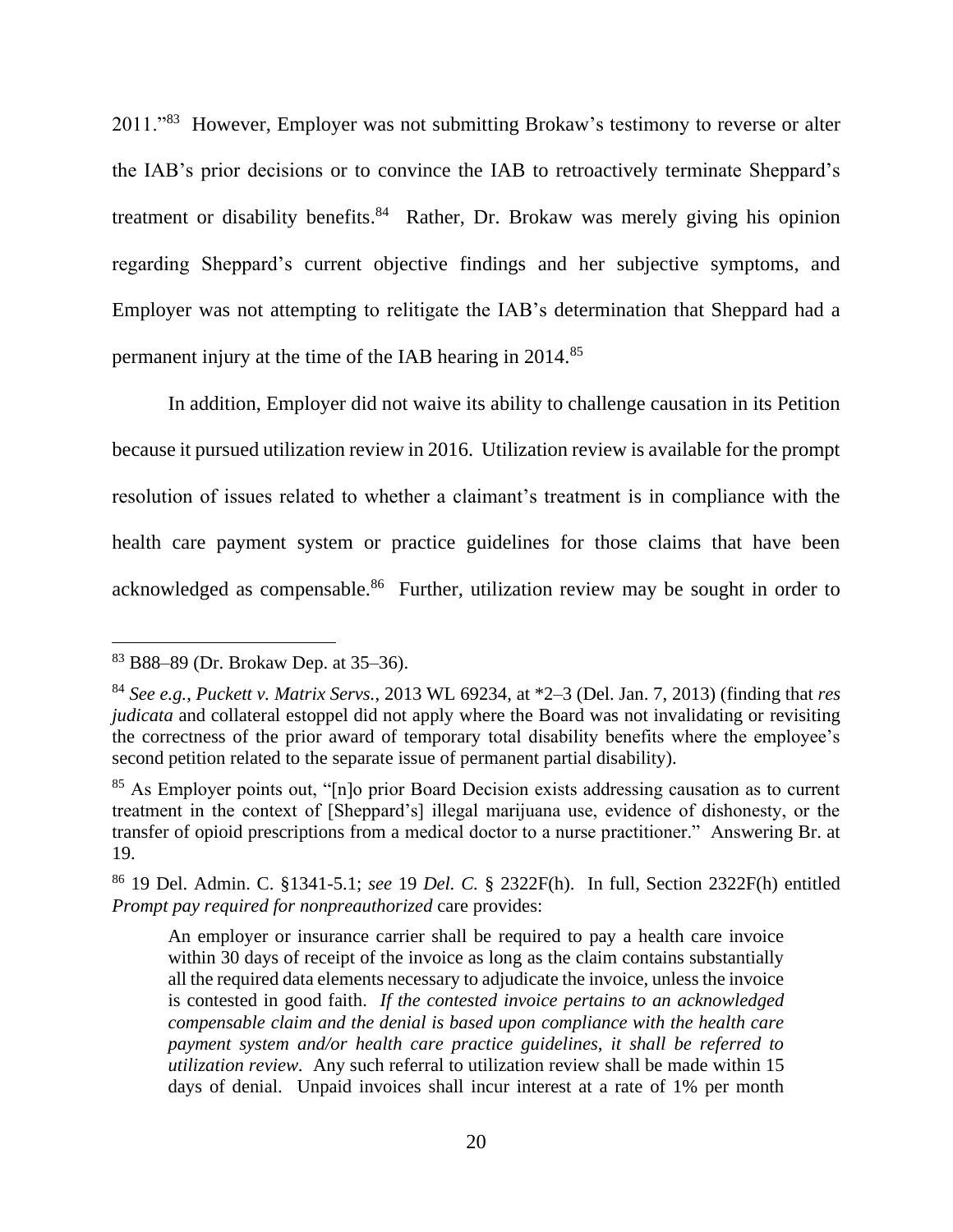evaluate the quality, reasonableness, and necessity of proposed or provided healthcare services for acknowledged compensable claims.<sup>87</sup> Utilization review is to be utilized when causation is not at issue.<sup>88</sup> This is because the legislature intended to, among other things, streamline the method of payment of expenses "in cases where the employer does not dispute, i.e. 'acknowledges,' injury."<sup>89</sup>

By contrast, an employer's ability to challenge causation is set forth in Section 2347.<sup>90</sup> The plain language of Section 2347 does not prohibit an employer from seeking review under Section 2347 if the employer previously had sought to evaluate a claimant's treatment through the utilization review process. In this case, the utilization review in 2016 specifically challenged Dr. Dickinson's treatment of Sheppard and whether that treatment

<sup>90</sup> 19 *Del. C.* § 2347. In pertinent part, Section 2347 provides:

19 *Del. C.* § 2347.

payable to the provider. A provider shall not hold an employee liable for costs related to nondisputed services for a compensable injury and shall not bill or attempt to recover from the employee the difference between the provider's charge and the amount paid by the employer or insurance carrier on a compensable injury.

<sup>19</sup> *Del. C.* § 2322F(h) (emphasis added).

<sup>87</sup> *Sheppard*, 2021 WL 4453591, at \*4. *See* 19 *Del. C.* § 2322F(j).

<sup>88</sup> *See Poole v. State*, 77 A.3d 310, 311 (Del. Super. 2012) (noting that utilization review "would be available to employers and/or insurers for injuries which have been 'acknowledged' as compensable.").

<sup>&</sup>lt;sup>89</sup> *Id.* at 320, 323 (referring to the language of Section 2322(F)(j), specifically, that "[t]he intended purpose of utilization review services shall be the prompt resolution of issues related to treatment and/or compliance with the health care payment system or practice guidelines for those claims which have been acknowledged to be compensable").

On the application of any party in interest on the ground that the incapacity of the injured employee has subsequently terminated, increased, diminished or recurred or that the status of the dependent has changed, the Board may at any time, but not oftener than once in 6 months, review any agreement or award.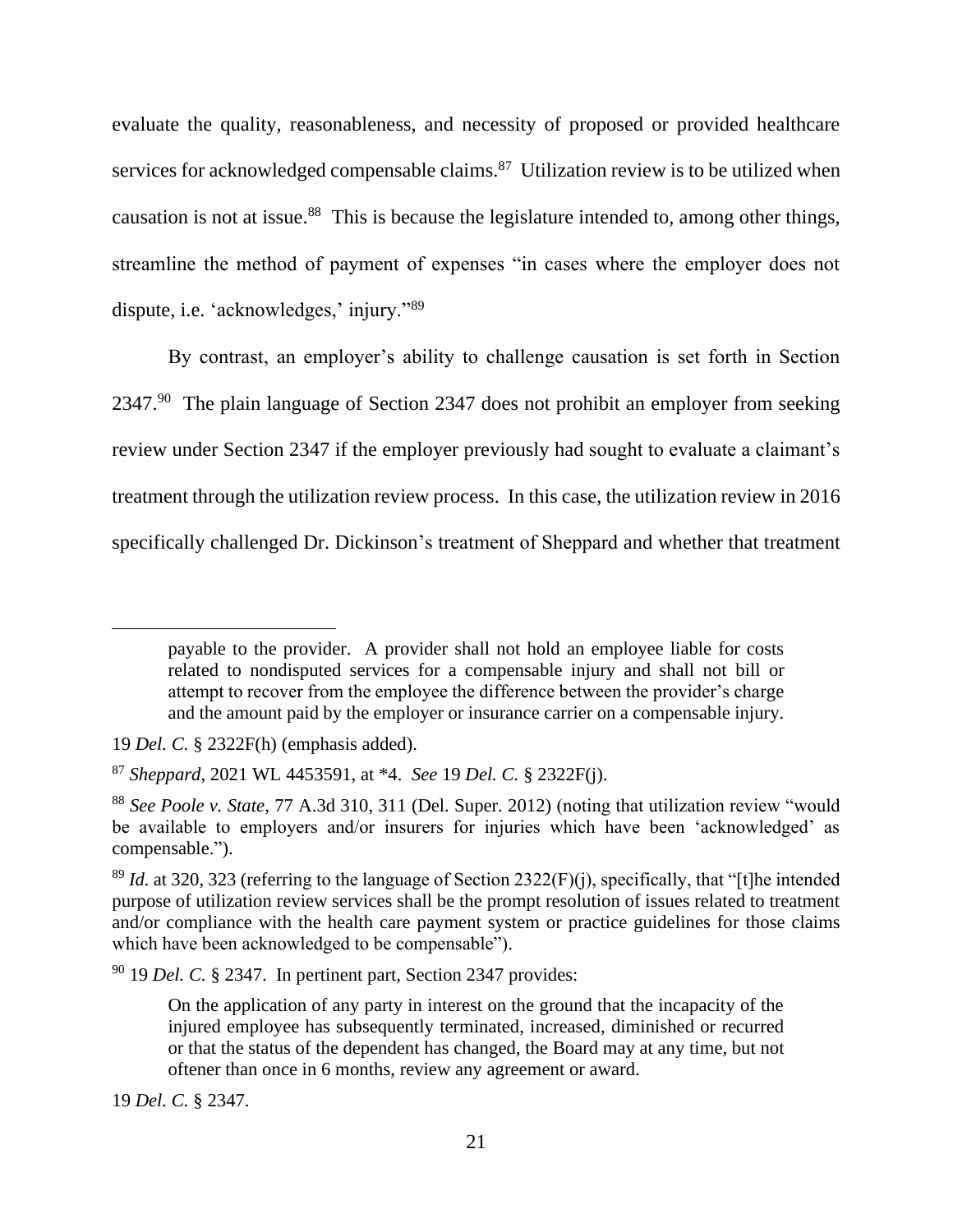was in compliance with the practice guidelines for Delaware's Health Care Payment System for workers' compensation. The utilization reviewer did not, and could not, consider whether Sheppard's condition as of the December 2, 2019 Petition was causally related to Sheppard's 2011 Accident. Therefore, the 2016 utilization review does not bar the Petition.

Finally, Employer's continued payment for Sheppard's treatment through September 4, 2019, does not translate into a waiver of causation with respect to the December 2019 Petition.<sup>91</sup> Permanent impairment awards do not serve as a permanent bar on challenges to future treatment,  $92$  and thus, Employer's continued payment of medical expenses through September 4, 2019, is not a permanent bar to its present Petition.<sup>93</sup>

Sheppard has framed her challenge primarily as a factual challenge to Employer's good faith basis for filing the Petition. Even Sheppard conceded before the Board that she

<sup>&</sup>lt;sup>91</sup> Employer argues that its continued payment for Sheppard's treatment also does not imply an agreement but notes that Sheppard "does not cite it as such." Answering Br. at 16. Employer notes that Sheppard "did *not* raise a theory of implied agreement in this matter." *Id*. at 17 n.56 (emphasis in original). Our review of the record before us indicates that this theory was not raised in the proceedings below. Accordingly, it has been waived. Del. Sup. Ct. R. 8.

<sup>92</sup> *See e.g., Pekala v. E.I. DuPont De Nemours & Co.*, 2007 WL 1653496, at \*1 (Del. Super. May 31, 2007) (affirming the Board's decision to deny the claimant's request for additional permanent impairment benefits based on claimant's continued medical conditions that were triggered by exposure to mold after claimant's employment had terminated); *Simmons v. Delaware State Hosp.*, 660 A.2d 384, 386 (Del. 1995) (affirming the Board's decision to terminate claimant's total disability benefit payments, and instead award claimant partial disability benefits and permanent impairment benefits).

<sup>93</sup> *See e.g., DeShields v. State*, 2004 WL 1551453, at \*3 (Del. Super. June 15, 2004) (noting that "[t]he claimant's argument that the previous finding of a 5% permanent disability requires a finding in her favor under the doctrine of *res judicata* must also be rejected," and stating that "[t]he fact that a person is once found to have a 5% permanent disability to the low back does not mean that all future complaints of low back pain or proposed treatment for the low back are related to the 5% permanent disability").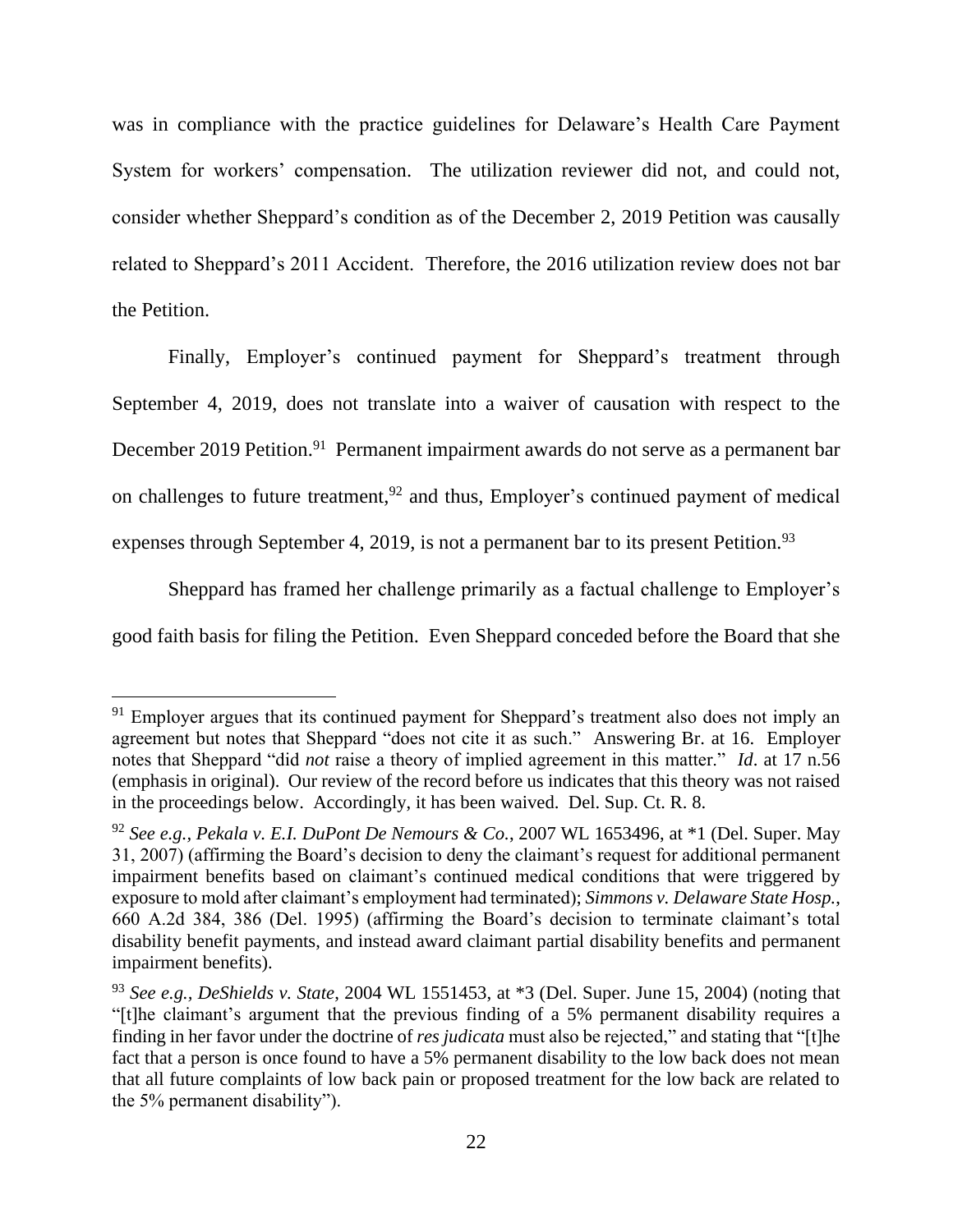was "not suggesting that, as a procedural matter, Employers cannot dispute medical treatment on a causation basis, via a petition for review."<sup>94</sup> Rather, her counsel argued that "the record of facts here [does] not support the necessary causation dispute, at least not on good faith, because of the record inconsistencies with the facts in this case."<sup>95</sup>

The Board, however, was satisfied as to the good faith basis for the causation challenge. The record supports that determination as it shows that there is substantial evidence to support the IAB's decision. Dr. Brokaw testified as a medical expert and disputed the causal relationship of Sheppard's ongoing treatment to her Accident, and he did so after reviewing her available records and personally examining her. The IAB, as the factfinder, determined that Dr. Brokaw's conclusions were more credible than NP Grady's, and that Sheppard was incredible. The Employer had new evidence of Sheppard's dishonesty with her doctors. For example, she lied about her illegal use of marijuana. She began receiving her treatment from a nurse practitioner only, and not a medical doctor, and the nurse practitioner was unaware of Sheppard's illegal use of marijuana. These facts, noted by the Board and the Superior Court, suffice to satisfy the good faith obligation sufficient to withstand Sheppard's motion to dismiss.

The IAB then properly addressed the merits of the case, and we find that it was not legally erroneous and that it was supported by substantial evidence, including expert medical testimony. Therefore, reversal of the Superior Court is not warranted.

<sup>94</sup> A034 (I.A.B. Hr'g Tr. at 29).

 $^{95}$  *Id.*